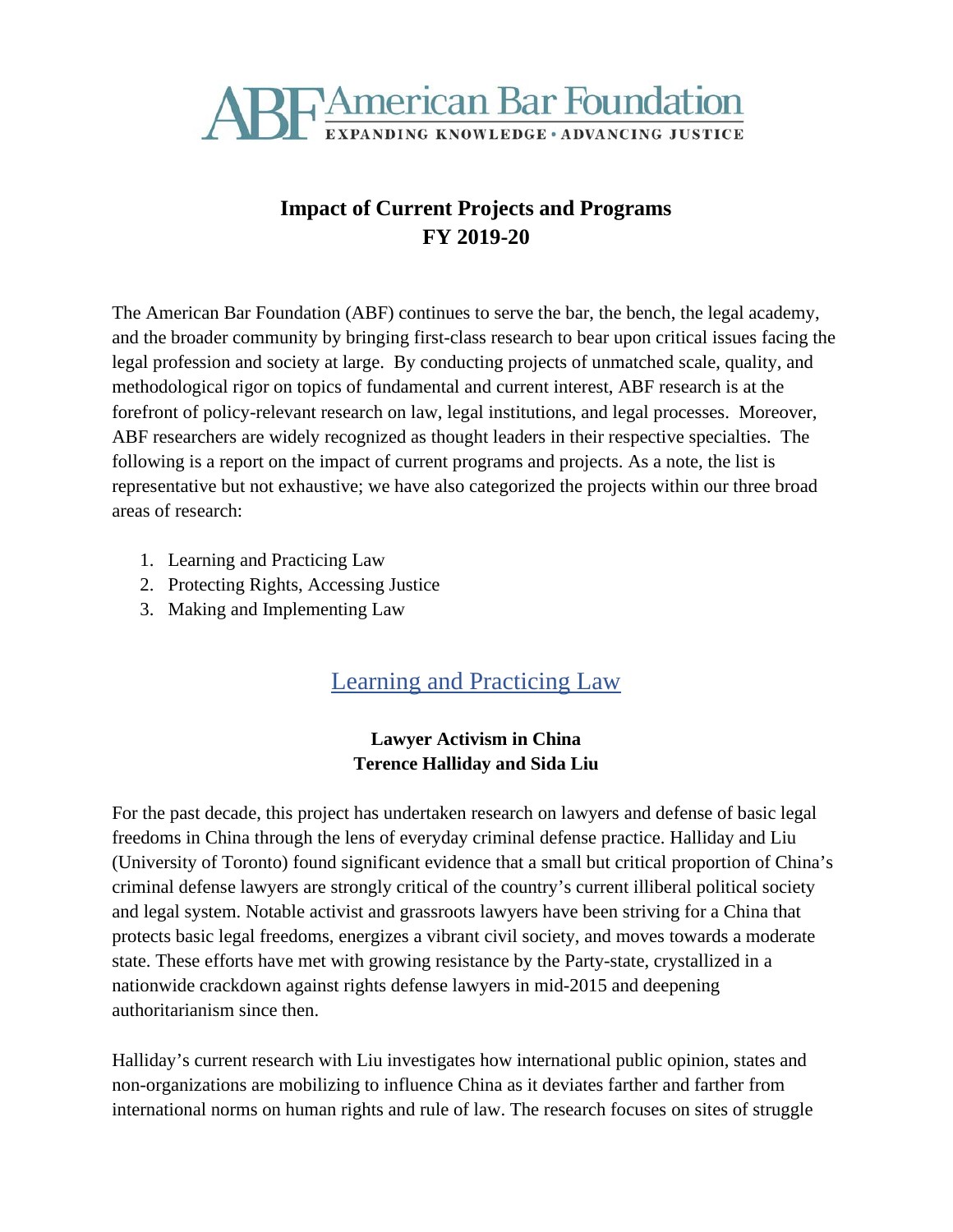(e.g., UN Human Rights Council; Hong Kong), the mobilization of international NGOs which advocate for legal rights, ethnic and religious freedoms, developments in traditional and new media coverage of China, the activism of overseas lawyers' organizations, the dramas and rhetoric of international discourse, and linkages between international civil society and China's domestic activist lawyers. Fieldwork is currently underway inside China, complemented by archival and media analysis outside of China.

#### *FY 2019-20 Media Coverage:*

- ["Highly Educated Young People at Core of Hong Kong Protests"](https://www.insidehighered.com/news/2019/08/16/students-and-university-educated-young-people-play-central-role-hong-kong-protests) | Terry Halliday featured │ *Inside Higher Ed* │ August 16, 2019
- ["British Academics Call on University of Hong Kong Not to Dismiss Jailed Law](https://www.telegraph.co.uk/news/2019/08/12/british-academics-call-university-hong-kong-not-dismiss-jailed/)  [Professor"](https://www.telegraph.co.uk/news/2019/08/12/british-academics-call-university-hong-kong-not-dismiss-jailed/)│ Terry Halliday featured │ *The Telegraph* │August 12, 2019

#### *FY 2019-20 Presentations:*

- Briefing at the U.S. State Department, "How the International Mobilizes to Influence China on Basic Legal Freedoms, Washington, D.C., April 8, 2019.
- Keynote Speech, Second China Human Rights Lawyers' Day, Anniversary Event, Fordham University Law School, New York University, 8 July 2019.
- *Masterclass: Research Methods on Global Lawmaking and Governance.* Half Day Workshop. Australian National University, 26 February 2019.
- "Bulwarks Against Genocide: Lawyers and Bar Associations in the Defense of Fundamental Freedoms." ABA Section on International Law Meeting, Session on Lawyers in an Age of Genocide, April 10, 2019

#### **Portrait Project 2.0 Ajay K. Mehrotra**

Asian Americans have been the fastest-growing minority group in the legal profession for the past three decades, but they have made only limited progress in reaching the top ranks of the profession, according to a recent report (Portrait Project) by the National Asian Pacific American Bar Association and Yale Law School. This new ABF project, led by ABF Executive Director Ajay K. Mehrotra and Hon. Goodwin Liu with support from several external organizations, will expand upon the initial findings and explore the next phase of research. *Portrait Project 2.0* will explore several follow up questions, including: Why do Asian Americans have such high attrition rates at major law firms? Why do minority law students not get clerkships in proportion to their numbers at the top law schools? What explains the sharp and continuing decline in Asian American and other minority law school enrollment since 2009? Why are Asian Americans so dramatically underrepresented among the top ranks of prosecutors and other government officials?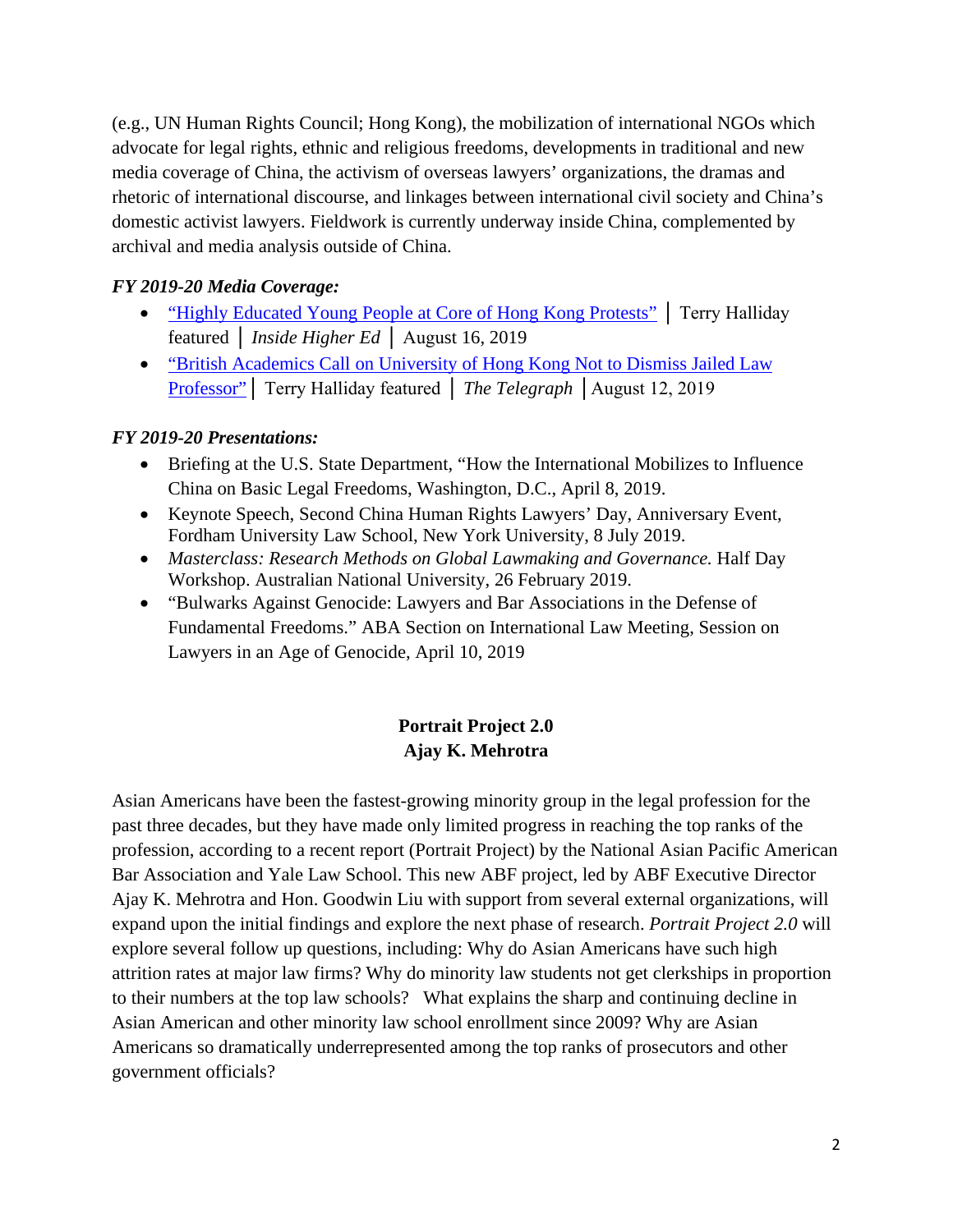#### *FY 2019-20 Media Coverage:*

- ["A New Push to Solve the Mystery of Low Numbers of Minority Law Clerks"](https://www.law.com/nationallawjournal/2019/08/15/a-new-push-to-solve-the-mystery-of-low-numbers-of-minority-law-clerks/?slreturn=20200008154100) | Ajay K. Mehrotra featured │ *Law.com* │ August 15, 2019
- ["Why are Law Clerks So White?"](https://www.law360.com/articles/1156019) │ Ajay K. Mehrotra featured│ *Law 360* │ May 3, 2019

#### *FY 2019-20 Presentations:*

- "Portrait Project 2.0." (with Hon. Goodwin Liu):
	- o Asian American Bar Association of New York, Sept. 2019
	- o National Association of Law Placement Annual Conference, April 2019
	- o Latham & Watkins (Chicago), Feb. 2019

#### **Senior Status, Gender, and Race in the Legal and Liberal Arts Academies Elizabeth Mertz**

While many of the more overt forms of discrimination are arguably on the wane, scholars have identified a number of "second generation" problems in employment discrimination. These include structural and cultural exclusion and other attitudes that create hostile or unpleasant work environments. This study is examining the post-tenure experience of law professors, addressing several core questions: Do the experiences of female or minority law professors differ significantly from those of white male law professors? Is there variation in law professors' experience according to institutional characteristics of the law schools in which they teach? The study will provide the first national-level picture of law professors' post-tenure experiences, along multiple dimensions.

In 2019, the book *[Power, Legal Education, and Law School Cultures](https://www.routledge.com/Power-Legal-Education-and-Law-School-Cultures-1st-Edition/Deo-Lazarus-Black-Mertz/p/book/9780367199401)* (Routledge) was published. The volume, edited by Mertz along with Meera E. Deo and Mindie Lazarus-Black, reveals that hierarchies of power and cultural norms shape and maintain inequities in legal education. Mertz contributed a chapter to the book, "Canaries in the Mines of the U.S. Legal Academy," which describes the continuing difficulties facing "traditional outsiders" on U.S. law faculties and warns that real remedies will require deep and ongoing attention.

- Discussant for panel entitled "Dignifying Legal Translation" at the 2019 Law & Society Association Meetings in Washington DC, May/June 2019
- Presenter in Roundtable on "New Legal Realism, Part II" (CRN 28) at the 2019 Law & Society Association Meetings in Washington DC, May/June 2019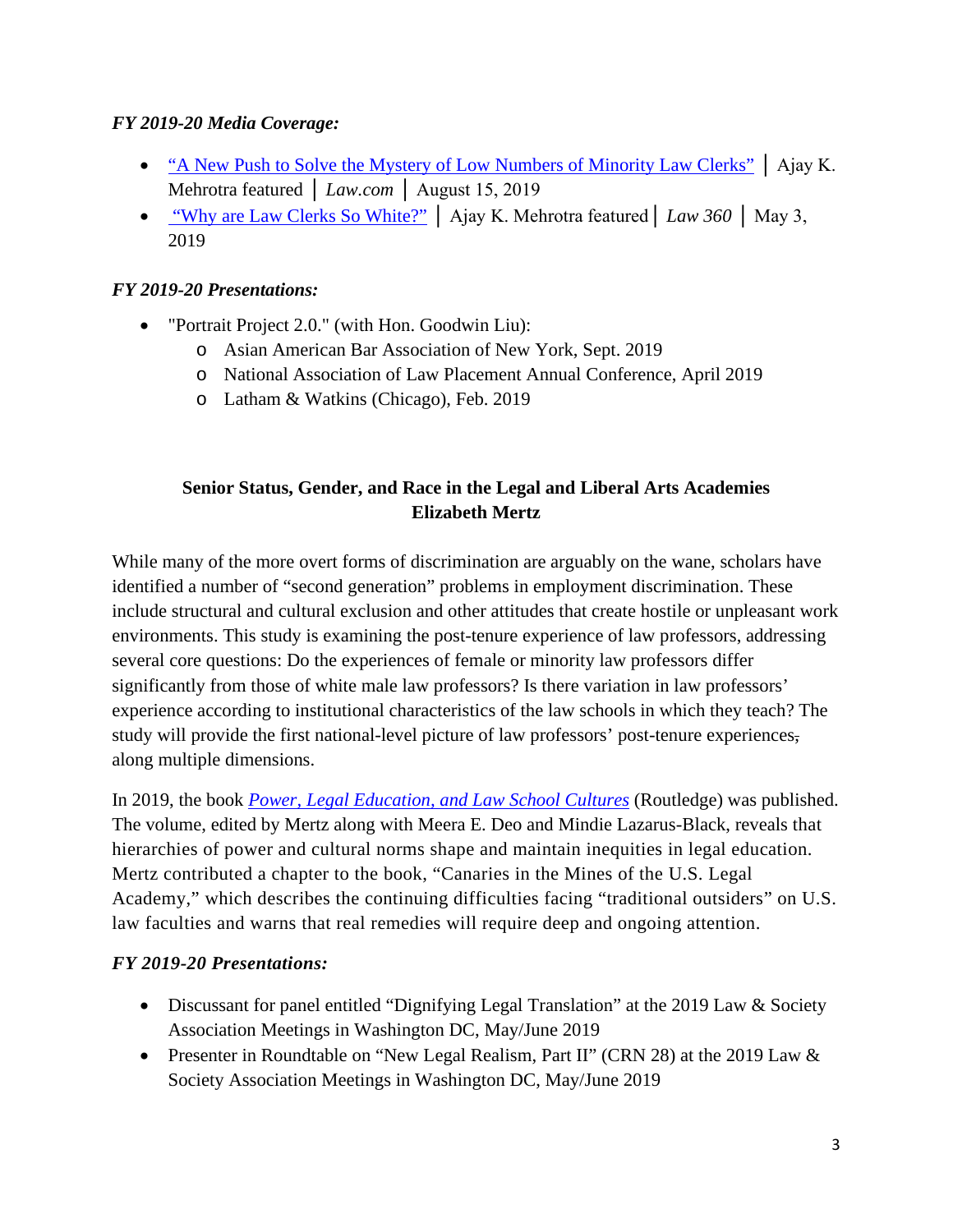• "A Realist View of U.S. Law Professors." Paper presented in panel entitled "Transnational Legal Education and Systemic Inequality" at the 2019 Law & Society Association Meetings, Washington DC, June 2019

#### **The Future of Latinos in the United States: Law, Opportunity, and Mobility Robert L. Nelson**

Inaugural ABF Neukom Chair Rachel F. Moran and ABF Research Professor Robert Nelson codirect the major research and planning initiative, *The Future of Latinos in the United States: Law, Opportunity, and Mobility*. The Future of Latinos is a nation-wide, interdisciplinary project dedicated to understanding and advancing research on the current condition the Latinx community in the United States, the structural barriers that impede full equality and integration for this emerging population, and the sites of intervention that promise to be most effective in promoting opportunity and mobility through law and policy

In 2019, the ABF convened leading members of the Latino community at Duke University for a Southern Roundtable. The roundtable focused on Latinx communities in the southern United States and was one of five regional symposia and roundtables. Roundtable participants consisted of academics, representatives of foundations, community and social service providers, emerging leaders, policymakers, and journalists, among others. Participants examined four key drivers of opportunity and mobility: education, economic participation, political mobilization and civic engagement, and immigration.

#### *FY 2019-20 Presentations:*

- Southern Roundtable on the Future of Latinos in the United States, Duke University November 1-2, 2019
- "Latinxs in the Legal Profession: A Statistical Portrait," White Paper Prepared for the State of Latinos in Law Conference, Meghan Dawe and Robert L. Nelson, U.S. District Court for the Northern District of Illinois, Chicago, October 12, 2018.

#### **After the JD Robert L. Nelson**

The ABF long has been recognized as the leading source of research on legal education and the profession. One of the ABF's hallmark projects in this area is After the JD (AJD), the first national study of legal careers. AJD is following a large national sample of lawyers admitted to the bar in 2000 over the first decade-plus of their careers. AJD is a unique source of information on the changing nature of legal careers. Data collection for Wave III of AJD was completed in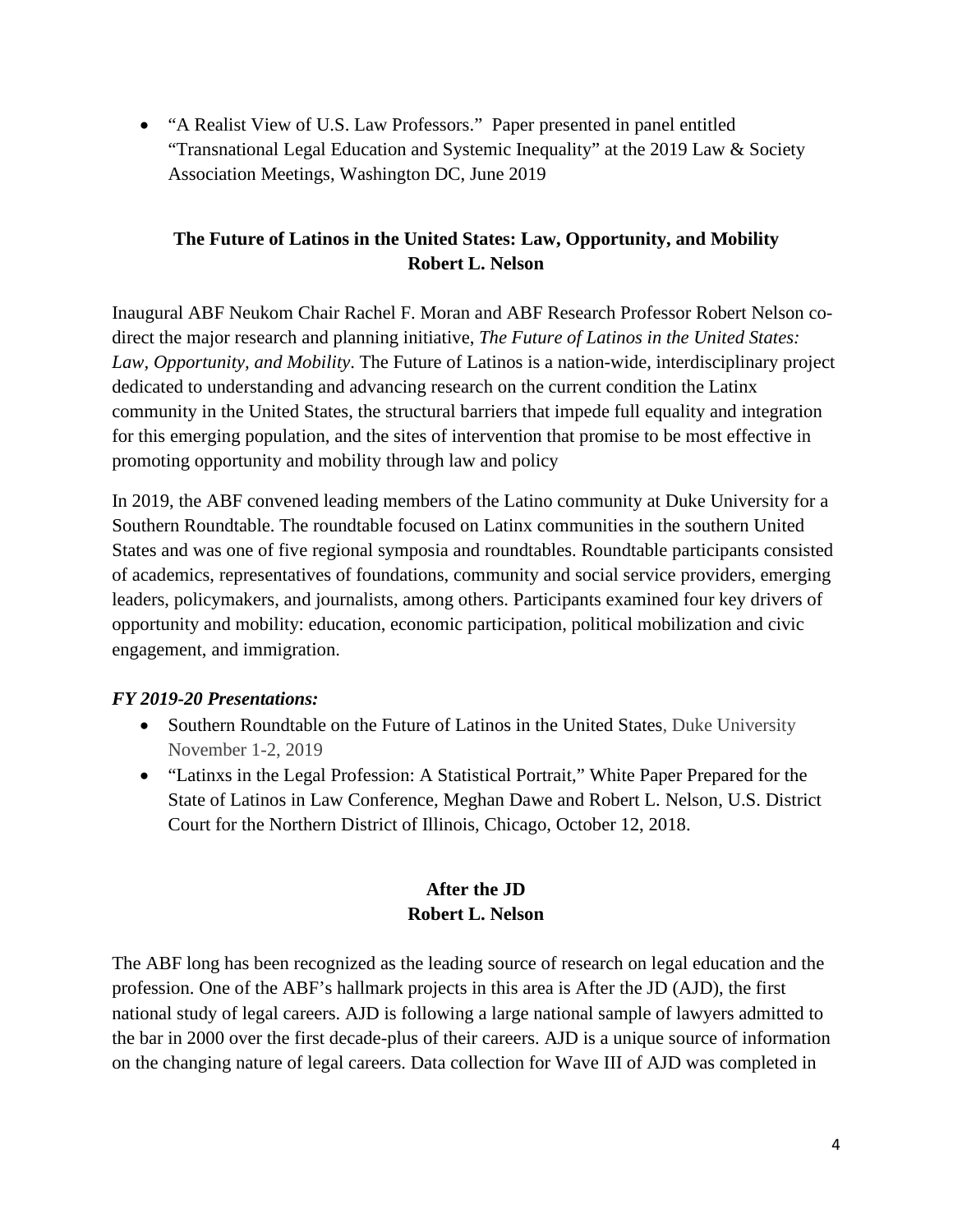early 2013. Data analysis on this rich sample continues, and a capstone book project is now underway on the findings from the first three waves.

In 2019, ABF researchers published an article based in part on the After the JD research, which found that perceived bias in the legal workplace is widespread and often explicit. "Perceiving Discrimination: Race, Gender, and Sexual Orientation in the Legal Workplace," was published in the most recent issue of *Law & Social [Inquiry](https://www.cambridge.org/core/journals/law-and-social-inquiry/article/perceiving-discrimination-race-gender-and-sexual-orientation-in-the-legal-workplace/974BAA3674B938B45316C864D6650D9A)* and finds that attorneys of color, white women, and LGBTQ attorneys perceive high levels of workplace bias compared to white male attorneys and to respondents in other workplace studies.

## *FY 2019-20 Media Coverage:*

• "Preparing to Practice – [How Incubators Help Law Students Pave Their Own Way"](http://www.nationaljurist.com/national-jurist-magazine/preparing-practice-how-incubators-help-law-students-pave-their-own-way) │ After the JD research cited │ *The National Jurist Magazine* │ September 12, 2018

## *FY 2019-20 Presentations:*

- "The Social Correlates of Pro Bono Effort: A Career Perspective," Robert L. Nelson and Ioana Sendroiu. Presentation at Business Law Section of the American Bar Association, Washington, D.C., September 12, 2019.
- "Gender, Race, and Class in the Making of Lawyer Careers," Robert L. Nelson and Meghan Dawe. Presentation to the DC Fellows of American Bar Foundation. Washington, D.C., September 11, 2019.
- "Two Hemispheres Revisited: Fields of Law, Practice Settings, and Types of Clients," Meghan Dawe and Robert L. Nelson. Presentation at Law and Society Association Meetings, Washington, D.C. May 31, 2019.
- "Gender, Race, and Class in the Making of Lawyer Careers," Robert L. Nelson and Meghan Dawe. Presentation to Department of Sociology, Northwestern University, Evanston, IL, April 18, 2019.

# Protecting Rights, Accessing Justice

## **African Americans and Chicago's Criminal Courts, 1896-1964 Tera Agyepong**

This project examines Cook County's municipal court system between 1896 and 1964. It pays particular attention to state criminal laws and sheds light on the kinds of local-level processes that undergirded the emergence of mass incarceration. During the Progressive era, Cook County created an extensive municipal court system—including thirty-seven civil and criminal branch courts. By 1964, an amendment to the state constitution consolidated these courts into one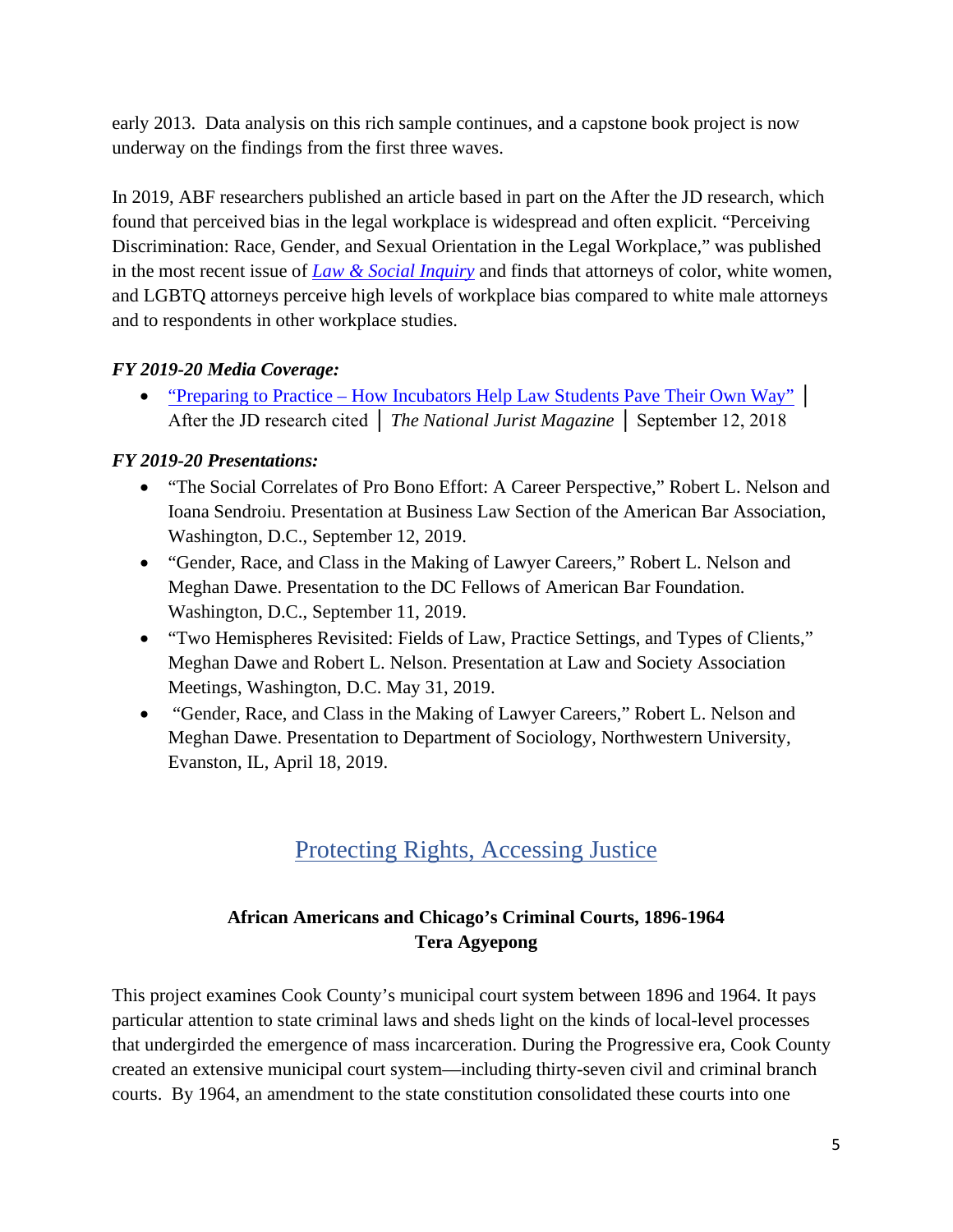criminal court. This study of the evolution of Cook County Criminal Court(s) will be analyzed alongside the context of other important legal and demographic changes in Illinois.

In 2019, Agyepong was hired as an ABF Research Professor.

## **Conceptualizing Property Takings Bernadette Atuahene**

Using the concept of a "dignity taking," linking the unconsented taking of property rights with the deprivation of dignity, this research project seeks to further understand the relationship between property and dignity and extends the earlier analysis to the case of squatting. Among other things, the research will help illuminate why some populations choose to squat instead of pursuing alternative accommodations, and how these risky and illegal actions may enhance or degrade their dignity.

In 2019, Atuahene received a Soros Equality Fellowship. The Soros Equality Fellowship program supports innovators and risk-takers striving to create and develop new ways of tackling the systemic causes and symptoms of racial disparity and discrimination. Beyond nurturing their specific projects, the support aims to create new ideas in the racial justice movement. Atuahene plans to use the award to build on her academic research by creating a comprehensive guide and user-friendly, interactive information hub that communities can use to fight back against racially discriminatory property tax information. Atuahene also took part in a Congressional field hearing in Detroit centered on affordable housing, hosted by U.S. Representative Rashida Tlaib.

#### *FY 2019-20 Media Coverage:*

- ["Tlaib Hosts Detroit Hearing on Access, Equity Issues in Housing"](https://www.michiganadvance.com/2019/08/02/tlaib-hosts-detroit-hearing-on-access-equity-issues-in-housing/) | Bernadette Atuahene featured │ *Michigan Advance* │ August 2, 2019
- ["How Detroit's Mistakes Cost This Woman Her Home"](https://www.freep.com/story/opinion/columnists/nancy-kaffer/2019/06/21/detroit-tax-foreclosure-abuse/1511525001/) │ Bernadette Atuahene featured │ *Detroit Free Press* │ June 21, 2019

#### **Policing and Political Participation Traci Burch**

Despite the prominence of policing and police misconduct on the national agenda, scholars still know very little about the extent to which police act in ways that are contrary to the public good and public safety. Primarily, this lack of information stems from a lack of data and analytical techniques that can be used to examine policing. This project addresses this important dearth of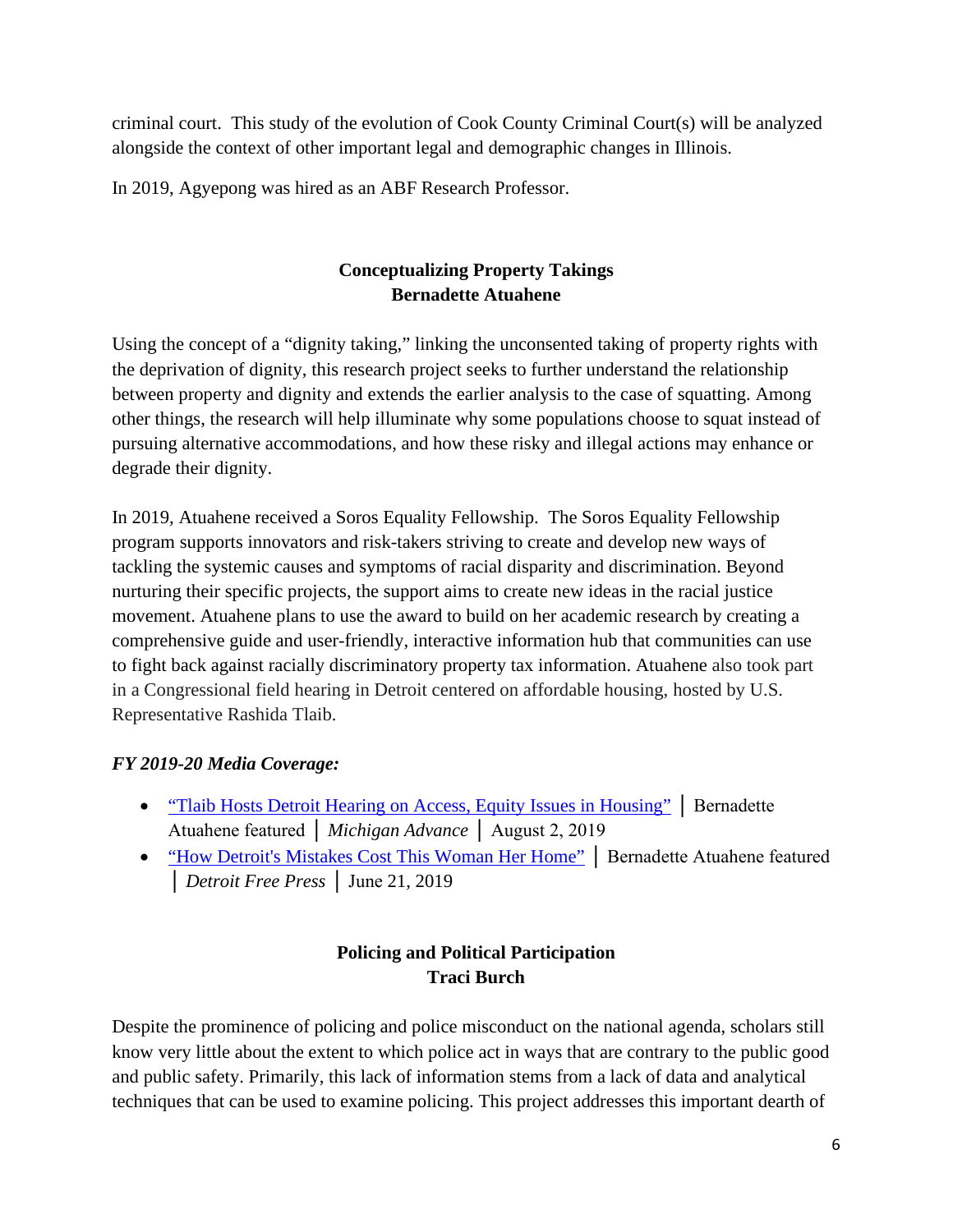information and will develop measures of problem policing over a series of papers and attempt to examine the effects of problem policing on voter turnout and political protest. Burch will identify and collect existing data on policing in order to develop measures of "problem policing." This project will result in a book manuscript, and will be the first to attempt to measure multiple forms of problematic policing and to examine their effects both separately and simultaneously.

#### *FY 2019-20 Presentations:*

- "The Effect of Officer Involved Killings on Protest," The Pennsylvania State University, November 2019
- "The Effects of Officer Involved Killings on Protest," Princeton University, November 2019
- "Media and Public Attention to Police Use of Lethal Force," Missouri Fellows [Breakfast](http://www.americanbarfoundation.org/fellows/events/3833) in Branson, Missouri, September 20, 2019
- "Policing and Participation in Chicago," Northwestern University Department of African American Studies. April 2019

## **Science and the Legal System Shari Seidman Diamond**

This research (with Richard O. Lempert) considers the relationship between scientists and engineers and the legal system. Surveys and in-depth interviews have yielded a wealth of findings, including most of the scientists and engineers surveyed agreed to participate in lawsuits when asked, more often for educational and moral reasons than financial. If the scientists and engineers refused to participate in lawsuits when asked, it was mainly because they lacked the time or relevant expertise. Some of the scientists and engineers reported being uncomfortable with adversarial legal proceedings and would be more likely to participate in the future if procedural changes were made.

Diamond and Lempert were guest editors on a recent issue *of Daedalus, the Journal of the Academy of Arts and Sciences*, and hosted a panel discussion at the National Press Club in Washington, D.C. to mark the public release of the Dædalus volume. The panelists included three contributors to the Dædalus issue: distinguished federal judges David Tatel and Jed Rakoff and former federal judge Nancy Gertner.

#### *FY 2019-20 Media Coverage:*

- ["The indigenous jury in Chaco took a big step towards its implementation"](http://www.juicioporjurados.org/2019/08/chaco-argentina-indigenous-jury-took.html) | Shari Diamond quoted | Association Argentina de Juicio por Jurados | August 11, 2019
- ["How Juries Bring Legitimacy to Legal Proceedings"](https://news.northwestern.edu/stories/2019/02/podcast-how-juries-bring-legitimacy-to-legal-proceedings/) | Shari Seidman Diamond interviewed│ *Planet Lex Podcast* │ February 6, 2019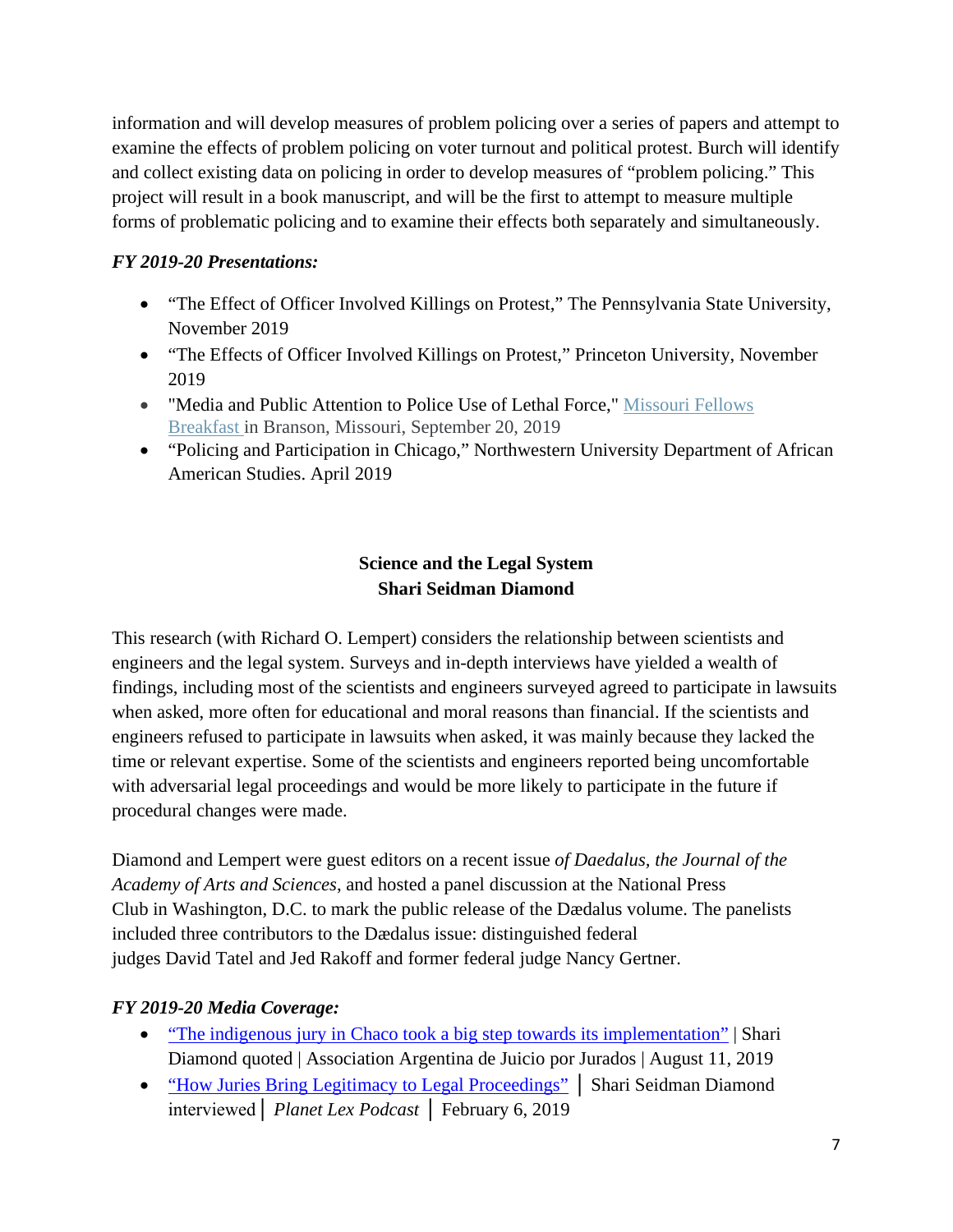#### *FY 2019-20 Presentations:*

- What the Legal System Can Offer Scientists and Engineers, Whole-Brain Leadership Series, McCormick School of Engineering, Northwestern University, May,2019
- Gender on the Argentine Jury, Law & Society Assoc., Washington, DC, May 2019
- The Mixed Court of Cordoba: Recent Changes Empowering Lay Jurors, Law & Society Assoc., Washington DC, May 2019
- Why 12, Why Unanimous, Why Final? *El Jurado en America Latina*, March, 2019 (Mendoza, Argentina); and August, 2019 (Chaco, Argentina)
- Jurors and Judges, *V Congreso Internacional de Juicio por Jurados*, Neuquén, Argentina, May 2019.
- The Disappearing Jury Trial, ABA Jury Commission, Jan. 2019 (Las Vegas, NV); and NYU Civil Jury Project Roundtable, March 2019 (NYC, NY)
- [Panel on Science and the Legal System,](https://www.amacad.org/events/science-legal-system) American Academy of Arts & Sciences, National Press Club, Washington DC, October 2018.

## **Adolescent and Adult Lives of Children of Parents Returning From Prison John Hagan**

What is the impact of a parent returning from prison on their child? This project collects data on the historic return of parents from prison and its impact on the lives of their children. The children of parents returning from prison continue to confront risks of systemic exclusion resulting from the "marking" of their parents, with exclusion taking multiple forms: for example, legal (justice system contact), residential (homelessness); social (isolation); political (disenfranchisement); and health (depressive symptoms). The project is especially concerned with education as a focal mediator of systemic exclusion. We seek to explain variation in specific and combined outcomes that culminate in compounding disadvantages involving three theoretical elements: (1) selection and self-control; (2) state governmental regimes and stigmatization, and (3) socialization and strain. The challenge is to expand our understanding of intergenerational consequences of incarceration and reentry to society.

- Presented paper "Enablers of International War Crimes" at the Nuremberg Court in Nuremburg, Germany, September 2019
- "Incarceration of Fathers, State Investment in Families, and Educational Success of Children," Oregon Fellows Reception, Portland, OR, September 4, 2019
- Commentator for Author Meets Critics session on Richard Abel's new books on Law's Wars and Law's Trials, Law & Society Association, Washington DC, June 2019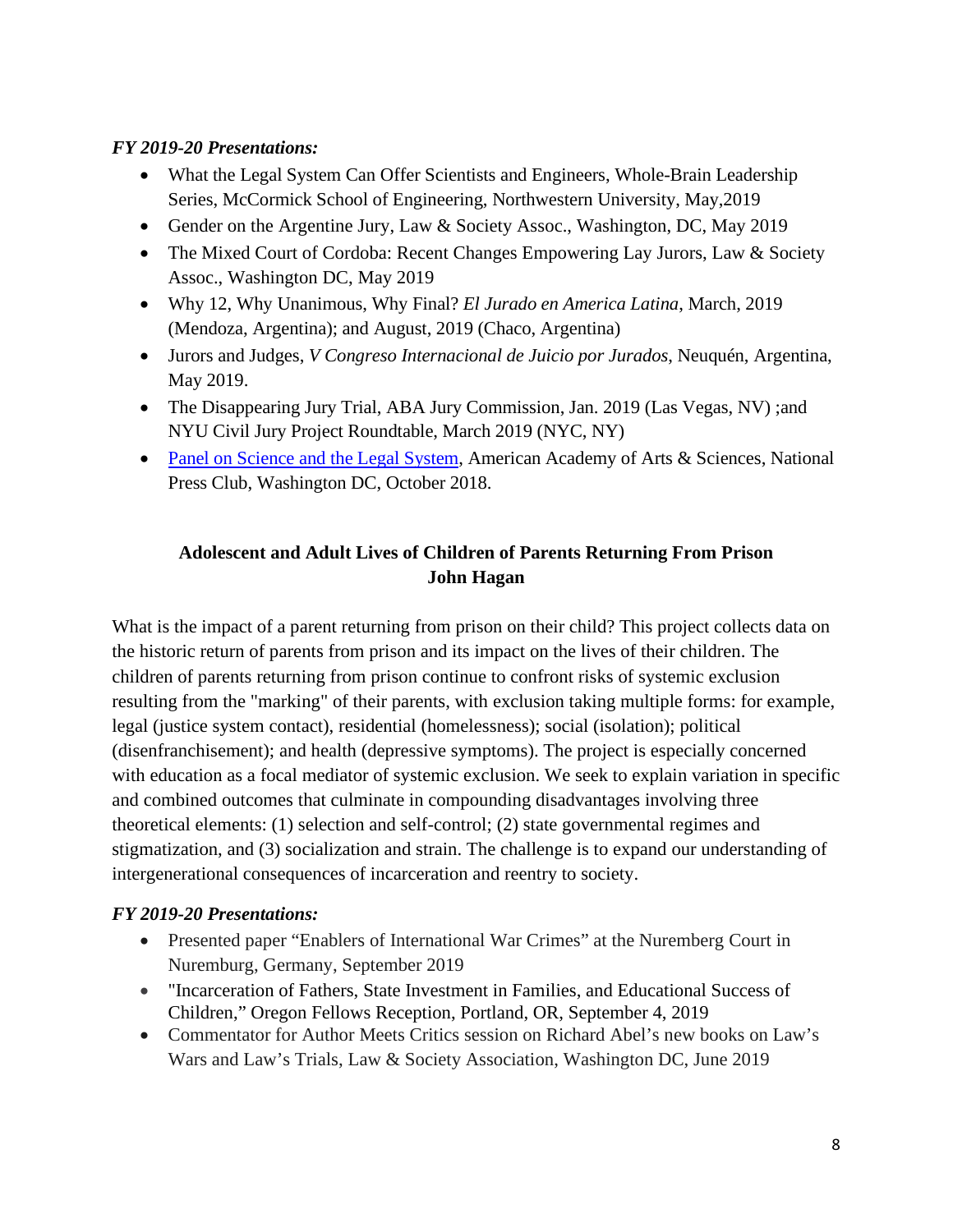• ABA Criminal Justice Section Meetings and webinar to follow on "Paternal" Incarceration, State Investment in Families and Children, and Educational Success of Children," Nashville, TN, April 2019

### **The Financing of Legal Education Stephen Daniels**

This project follows up on and expands the work of the American Bar Association Task Force on the Financing of Legal Education (Daniels served as the reporter and consultant for the Task Force). It does so by fully analyzing the data collected as a part of the Task Force's work in combination with additional relevant data and materials relevant to the challenges facing legal education. Like the Task Force itself, this project takes seriously the need to mine and analyze the best available data relevant to the challenges facing legal education – not just financing. The project has been supported by a grant from Access/Lex Institute.

In 2019, data was collected related to enrollment, applications, tuition, and employment outcomes for graduates. Analysis is underway and continuing. Student-level data from the annual Law School Survey of Student Engagement (LSSSE) was collected to explore patterns and changes related to students and their views. Finally, information has been gathered from law school websites and other sources to explore recent changes and innovations in response to the changing law school environment.

#### *FY 2019-20 Media Coverage:*

- ["Be True to Your School: But True to Your Law School?"](http://lssse.indiana.edu/blog/guest-post-be-true-to-your-school-but-true-to-your-law-school/) | Stephen Daniels Blog Post │ LSSSE Blog │ April 22, 2019
- ["With smack-talking invective, lawyer groups appeal to the public as one big jury pool"](https://www.salon.com/2019/01/27/with-smack-talking-invective-lawyer-groups-appeal-to-the-public-as-one-big-jury-pool_partner/) │ Stephen Daniels featured │ *Salon* │ January 27, 2019

#### **Alternative Legal Professionals Stephen Daniels**

The lack of access to competent legal assistance because of the absence of resources, social capital, awareness, or because of geographic distance is described as a justice gap. The existence of this gap is uncontested, and the gap is wide. In response, bar groups, the courts, and academic commentators are giving increasing attention to a range of access-enhancing innovations all of which share a greater role for nonlawyers. This project explores the recent diffusion of one of those innovations, an especially important one, Washington State's Limited Licensed Legal Practitioner program.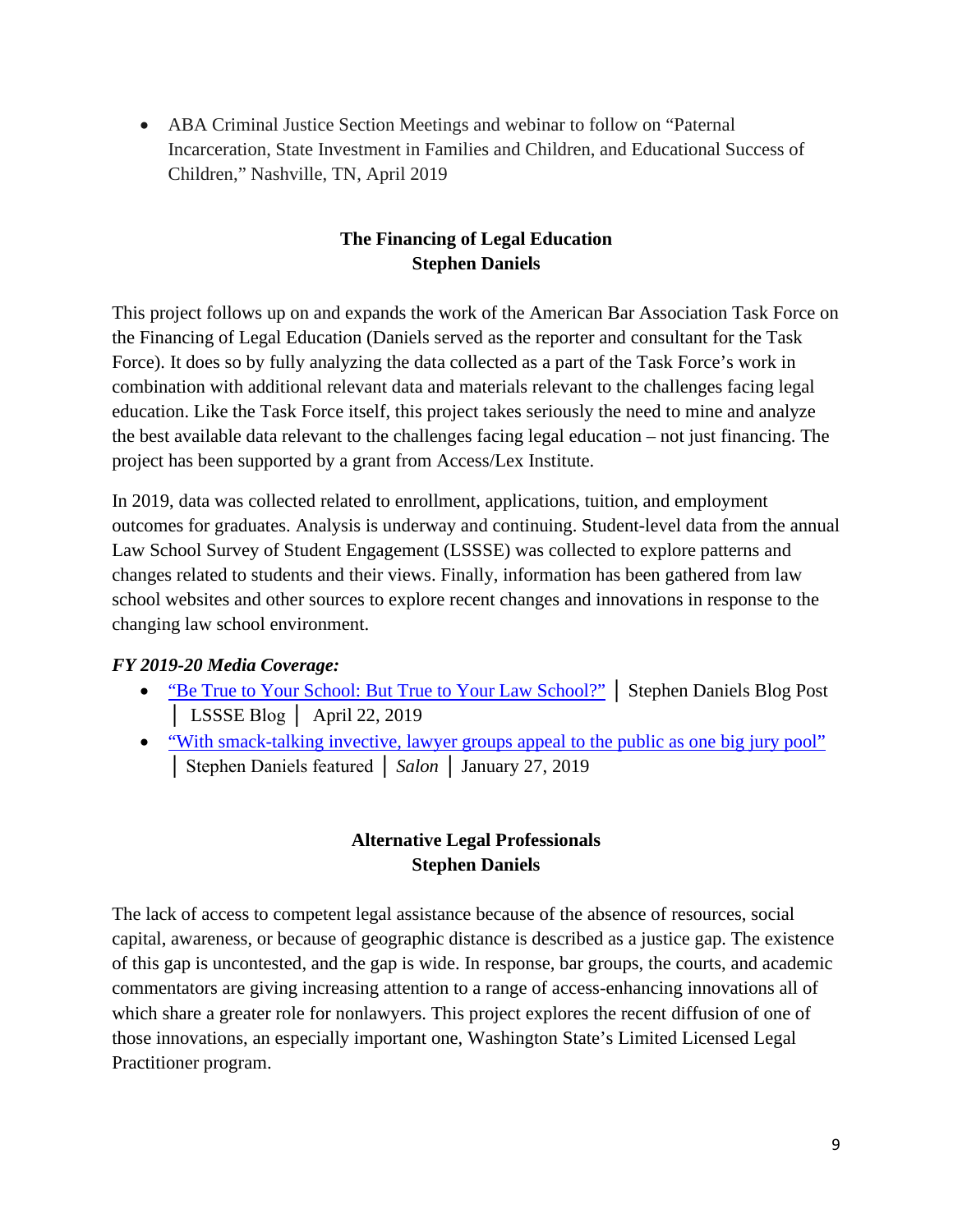Approved in FY 2019, the project is in the data collection stage. Documentary materials have been collected from Washington State, Utah, Colorado, Arizona, Montana, Oregon and Minnesota. Interviews are beginning in Colorado along with attendance at Colorado Supreme Court Advisory Committee meetings dealing with alternative legal professionals.

## **Public Opinion, Private Governance, and the Influence of Source Credibility Janice Nadler**

This project seeks to explore whether corporate endorsements and implementations of practices influence public support for legislation and regulation that would generally mandate such practices. While scholars have addressed the effects of popular media and the rise of a hyperpoliticized media on popular attitudes and the production of law, they have largely ignored the possible effects of corporate endorsements and the implementation of practices on popular attitudes and, hence, the lawmaking and regulatory processes. This project aims to fill that gap in the literature, building on experimental surveys, case studies and theoretical analysis.

#### *FY 2019-20 Presentations:*

- The Role of Emotion in Politically Polarized Debates: The Case of Food Policy (*With David Dana)*, University of Illinois at Chicago, Social Psychology, Chicago, IL. September 2019
- Moral Psychology and Political Polarization (*With David Dana)*, International Convention of Psychological Science, Paris. March 2019
- The Role of Emotion in Politically Polarized Debates: The Case of Food Policy (*With David Dana)*, Arizona State University Law & Behavioral Science, Phoenix AZ. February 2019.

## **The Probative Versus Prejudicial Effect of Gruesome Photographs in Court Janice Nadler**

Courtroom images can influence beliefs, emotions, and judgments in ways that have never been empirically examined. This project will investigate how these emotionally evocative modes of visual evidence can affect the psychology of jurors' decision-making processes, through influence on emotions, attention to evidence, and legal judgments at the individual and group level. We plan to examine the extent to which gruesome photographs (versus verbal descriptions or neutral photographs) rouse negative emotion, causing jurors to pay more selective attention to case evidence that is consistent with their emotions and less attention to evidence that is not consistent with them.

**Consent to Sex on Campus**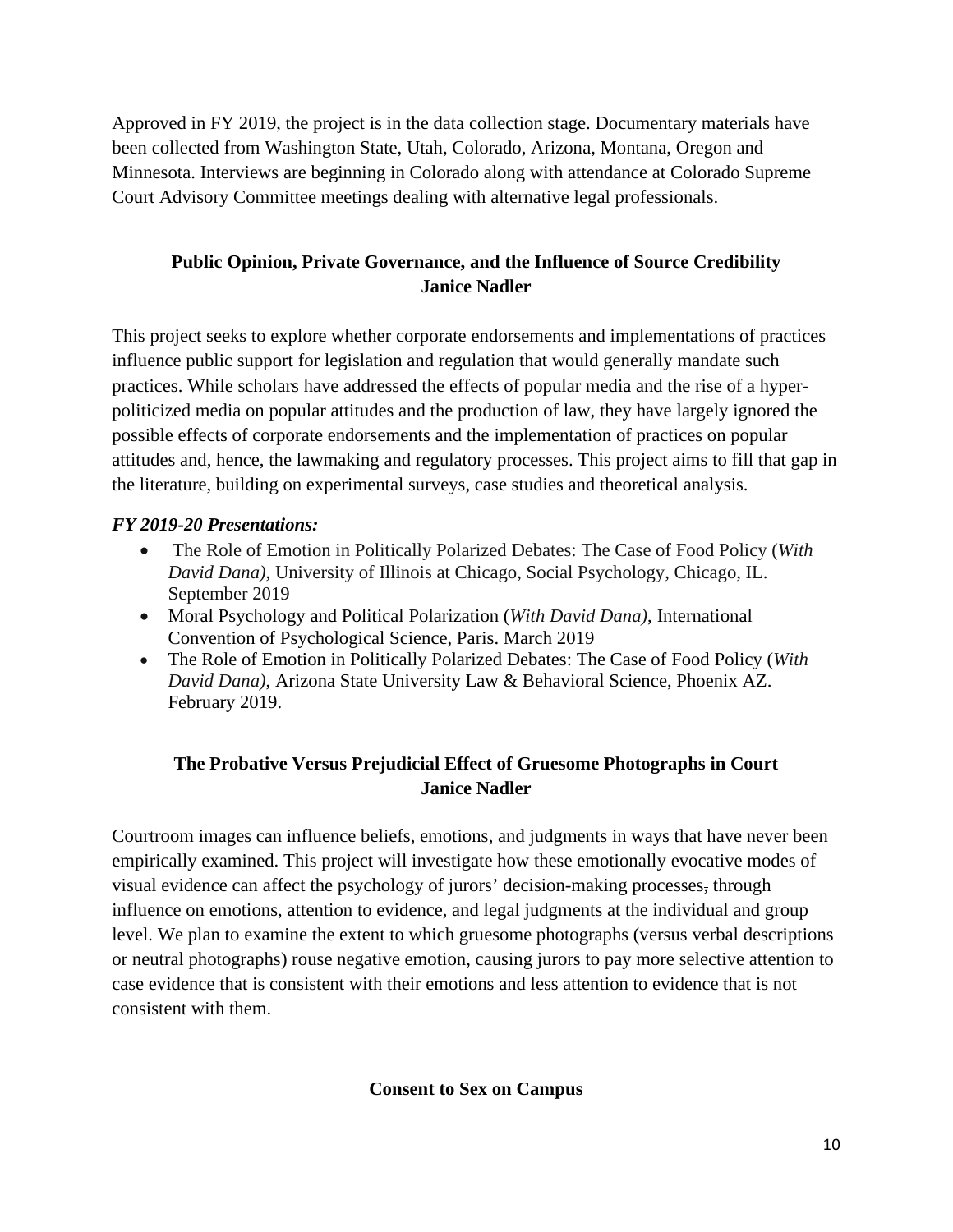#### **Laura Beth Nielsen**

This project is a multi-year, large-scale data collection and analysis phase of a research project about "new" civil rights. Nielsen is studying the impact (if any) of the Obama-era "Dear Colleague" (DCL) letter on undergraduates at universities, as they relate to drinking, drugs, and sexual activity. The project combines a large-scale quantitative analysis of Title IX compliance policies at a national, random sample of universities, along with a large-scale, in-person interview phase with undergraduates at five college campuses in the Midwest about Title IX compliance regarding sexual assault among undergraduates. The research also will incorporate (as is possible), the current dismantling of these regulations by the Trump Administration. The study builds on Nielsen's previous scholarly work investigating the dissemination of information about civil rights, how organizations respond when they are responsible for enforcement, the institutional structures that interfere or complement achieving the goals of the civil rights movement, and, most importantly, how, if at all, ordinary people think about, integrate, and ignore law as they go about their daily life.

In 2019, this project was in data collection, with 60 of 180 interviews conducted on 4 campuses in 2 states.

#### **Contested Constructions of Discrimination Laura Beth Nielsen**

Despite the volume of empirical research about employment civil rights litigation, we know very little about how people come to assess whether workplace experiences are thought to be "discrimination" or "personal disputes." This project combines a quantitative analysis of judges' and laypeople's determinations about whether hypothetical workplace disputes rise to the level of discrimination with qualitative in-depth interviews of judges to probe this determination further. Drawing on the legal consciousness and judicial decision-making literatures, this research examines the effect of social status, workplace context, plaintiff characteristics, and dispute characteristics on the likelihood that a person determines that a workplace dispute constitutes discrimination.

#### *FY 2019-20 Media Coverage:*

- ["Legal Experts Explain Why Luke Walton's Accuser Didn't Speak to Investigators"](https://www.nbcsports.com/bayarea/kings/legal-experts-explain-why-luke-waltons-accuser-didnt-speak-investigators) │ Laura Beth Nielsen quoted │ *NBC Sports* │August 25, 2019
- ["Odds Stacked Against Victims of Sexual Harassment in Georgia"](https://www.ajc.com/news/crime--law/odds-stacked-against-victims-sexual-harassment-georgia/kB0P68Kcst9ZchnM6FlLyM/) │ Laura Beth Nielsen featured │ *Atlanta Journal-Constitution* │ July 26, 2019
- ["The Brett Kavanaugh Confirmation Hearings Will Dominate The Week -](https://www.bustle.com/p/the-brett-kavanaugh-confirmation-hearings-will-dominate-the-week-heres-what-to-watch-for-10237675) Here's What [To Watch For"](https://www.bustle.com/p/the-brett-kavanaugh-confirmation-hearings-will-dominate-the-week-heres-what-to-watch-for-10237675)│ Laura Beth Nielson interviewed │ *Bustle* │ September 4, 2018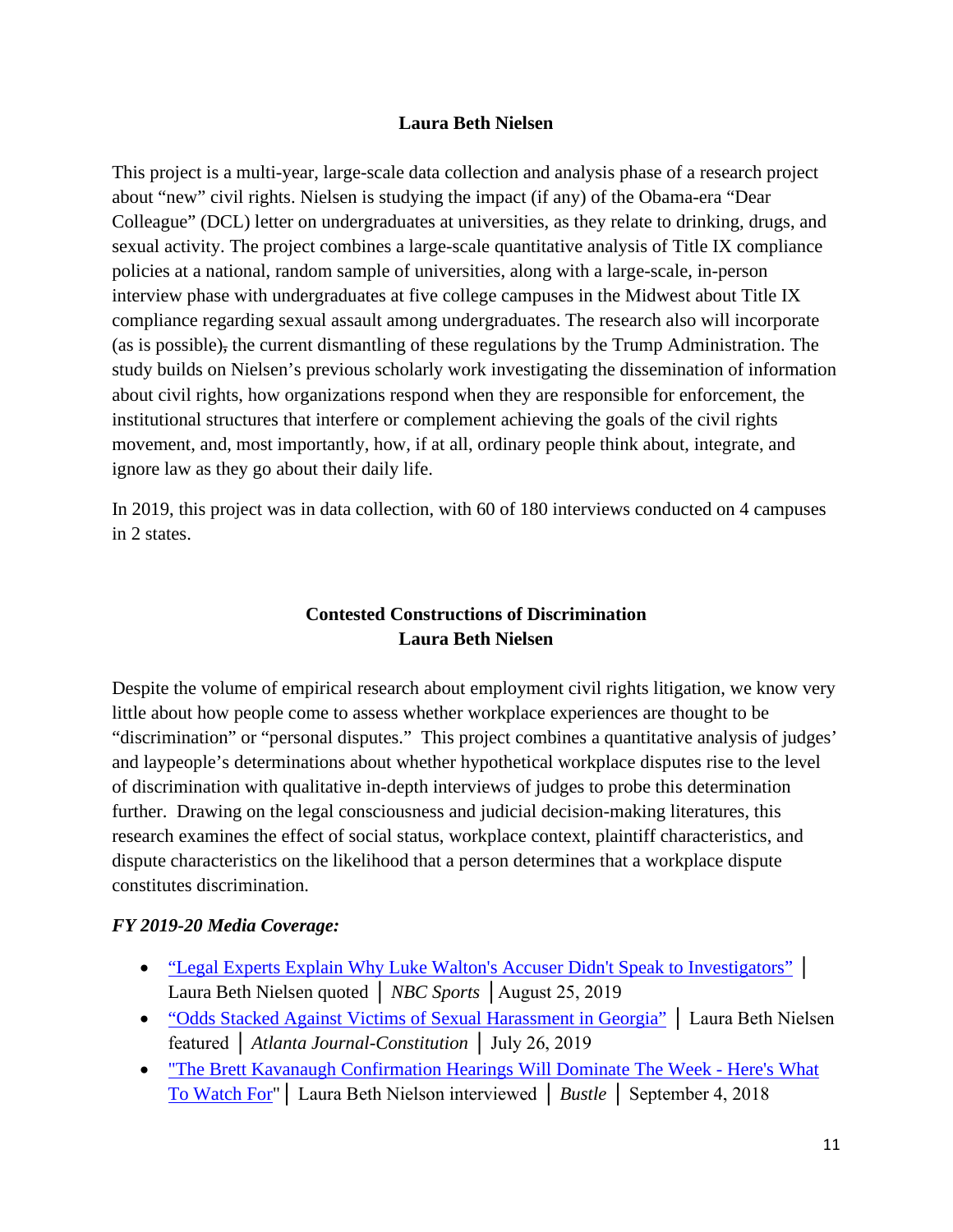#### *FY 2019-20 Presentations:*

- "Free Speech and Expression on College Campuses," Northwestern University Faculty Senate, Evanston, IL March 13, 2019.
- "Conversation with Issa Kohler-Housman," Northwestern Law School, Chicago, IL March 11, 2019,
- New York Fellows of the American Bar Foundation Luncheon, Offices of Wachtell, Lipton, Rosen & Katz, New York, NY February 20, 2019.

#### **Tenant Screening and Fair Housing Law in the Information Age Anna Reosti**

This project contains two extensions of a larger study of tenant screening and fair housing law in the information age. The first extension investigates the costs of housing searches for renters with criminal conviction records, past evictions and/or damaged credit histories. Findings highlight the significant economic, social and health-related costs associated not only with the substandard housing options that renters with stigmatizing background records are relegated to, but with the housing search process itself. Another collaborative project, with coauthor Kyle Crowder, University of Washington, explores how landlords in Seattle understand and adapt to new regulations, using in-depth interviews, focus groups and a large-scale survey conducted during the lead-up to, and following the enactment of, multiple laws governing tenant screening and move-in fees. It investigates the less-visible ways landlords shape the meaning and effects of new laws through their ground-level practices.

In 2019, Reosti was hired as an ABF Research Professor.

#### **Increasing Access to Justice: Legally Empowering Technologies Rebecca Sandefur**

ABF Faculty Fellow Rebecca Sandefur leads the ABF's Access to Justice research initiative. Released in 2019, *Legal Tech for Non-Lawyers: Report of the Survey of U.S. Legal Technologies* examines an expansive list of digital tools that help a range of users to act on a legal problem. *Legal Tech for Non-Lawyers* assesses how legal technology tools can assist people who do not practice law in dealing with legal challenges. It focuses on bridging the access to justice gap for low-income communities and others who have restricted access to law and legal services. Her findings reveal over 320 digital legal tools for nonlawyer users exist for US jurisdictions, offering assistance with a range of both criminal (e.g., arrest, police stops, expungement) and civil (e.g., family, housing, health, employment) justice problems.

#### *FY 2019-20 Media Coverage:*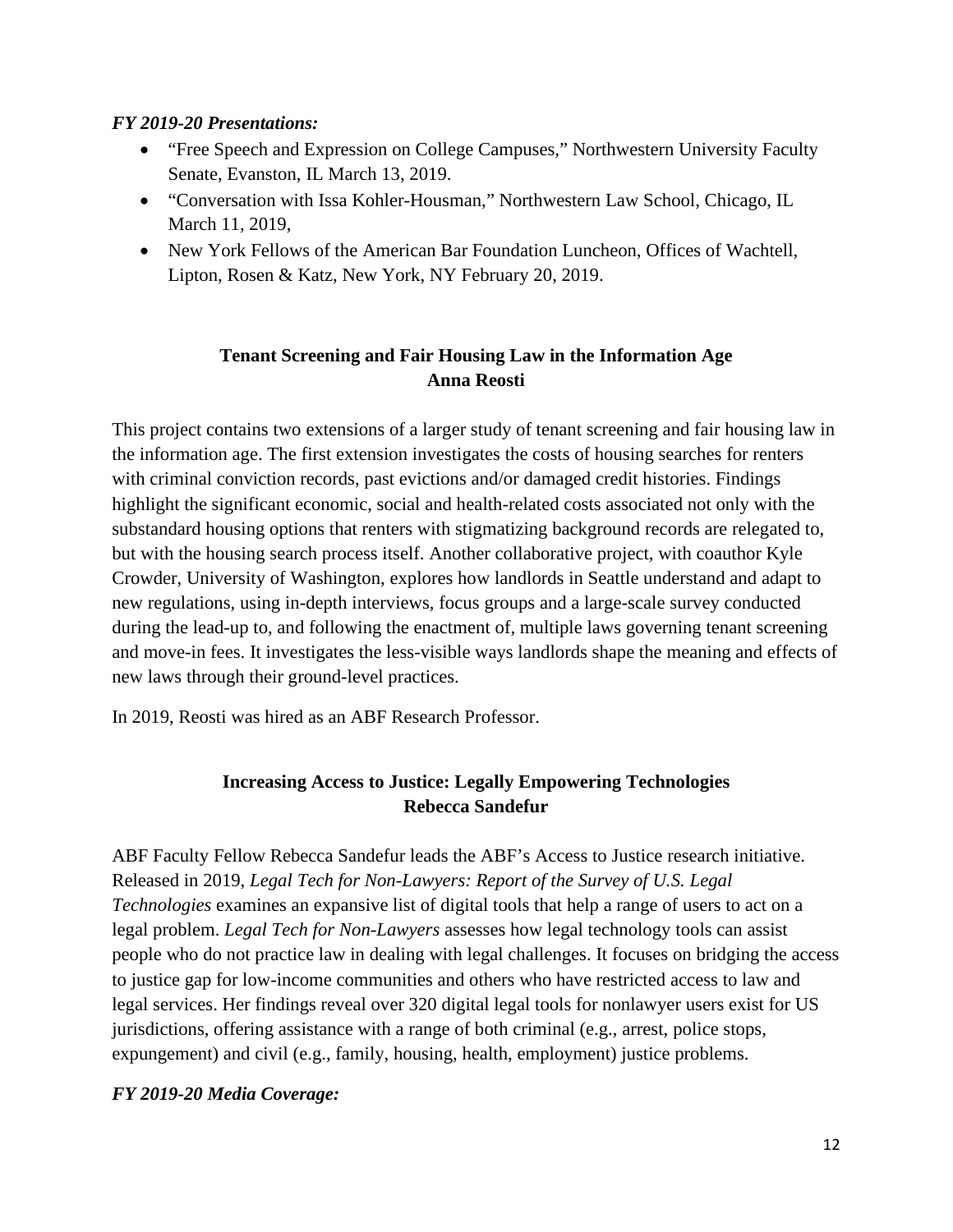- ["Break Up Lawyers' Monopoly on the Law"](https://www.politico.com/interactives/2019/how-to-fix-politics-in-america/participation/break-up-lawyers-monopoly-on-law/) | Op-Ed by Rebecca Sandefur | POLITICO Magazine | September 30, 2019
- ["Civil Justice Needs Federal Leadership"](https://www.americanprogress.org/issues/democracy/reports/2019/09/16/474354/civil-justice-needs-federal-leadership/) | Rebecca Sandefur work featured | Center for American Progress | September 16, 2019
- ["Lawyers: Who Needs 'Em?"](https://slate.com/podcasts/amicus/2019/08/amicus-talks-to-rebecca-sandefur-on-the-civil-legal-system-inequality-access-to-justice-and-whether-lawyers-are-always-the-answer) │ Rebecca Sandefur interviewed │ *Slate Amicus Podcast* │ August 17, 2019
- ["The Real Access-to-Justice Problem and How We Might Solve It"](https://legaltalknetwork.com/podcasts/lawyerist-podcast/2019/06/228-the-real-access-to-justice-problem-and-how-we-might-solve-it-with-rebecca-sandefur/) │ Rebecca Sandefur interviewed │ *Lawyerist Podcast* │ June 12, 2019
- ["Legal Tech Abounds, But Not the Kind People Need Most"](https://www.law360.com/articles/1123860/legal-tech-abounds-but-not-the-kind-people-need-most) | Rebecca Sandefur featured │ *Law 360* │ February 3, 2019

## **Accessing Justice in Contemporary America: The Community Needs and Services Study Rebecca Sandefur**

This project investigates the American public's experiences with civil justice problems and the institutions of remedy that exist for those problems. The study focuses on a core set of commonly experienced problems that have civil legal aspects, raise civil legal issues, and have consequences shaped by civil law. Funded by the National Science Foundation and the American Bar Foundation, this project is now in the write-up stage.

In FY 2019, Sandefur received a MacArthur "Genius" grant for her work on Access to Justice.

## *FY 2019-20 Media Coverage:*

- ["U. of I. Professor Wins 'Genius Grant' for Civil Justice Research"](https://news.wttw.com/2018/10/11/u-i-professor-wins-genius-grant-civil-justice-research) │ Rebecca Sandefur Interviewed │ WTTW Chicago │ October 12, 2018
- "Here are 2018's MacArthur 'genius grant' winners, including an Illinois legal scholar" [│](https://www.chicagotribune.com/entertainment/ct-ent-macarthur-genius-grant-winners-1005-story.html) Rebecca Sandefur Interviewed │*Chicago Tribune* │ October 9, 2018
- ["Access-to-justice work earns MacArthur 'genius grant' for American Bar Foundation](http://www.abajournal.com/news/article/american_bar_foundation_faculty_fellow_legal_luminaries_win_macarthur_fello)  [faculty fellow"](http://www.abajournal.com/news/article/american_bar_foundation_faculty_fellow_legal_luminaries_win_macarthur_fello) │ Rebecca Sandefur Interviewed │ ABA *Journal* │October 5, 2018
- ["Can licensed legal paraprofessionals narrow the access-to-justice gap?"](http://www.abajournal.com/news/article/can_licensed_legal_paraprofessionals_narrow_the_access_to_justice_gap) │ Access to Justice research cited │ *ABA Journal* │ September 6, 2018

- Remarks to the Chief Judge's Annual Hearing on Civil Legal Services, New York State Court of Appeals, Albany, NY, September 23, 2019
- "Access to Justice. It's Not Just Lawyers Anymore." New York City Bar Association, New York, New York, September 10, 2019
- "Public Experience of Civil Justice Problems." Computing, Data Science and Access to Civil Justice. Georgetown University Law School, Washington, DC, June 2, 2019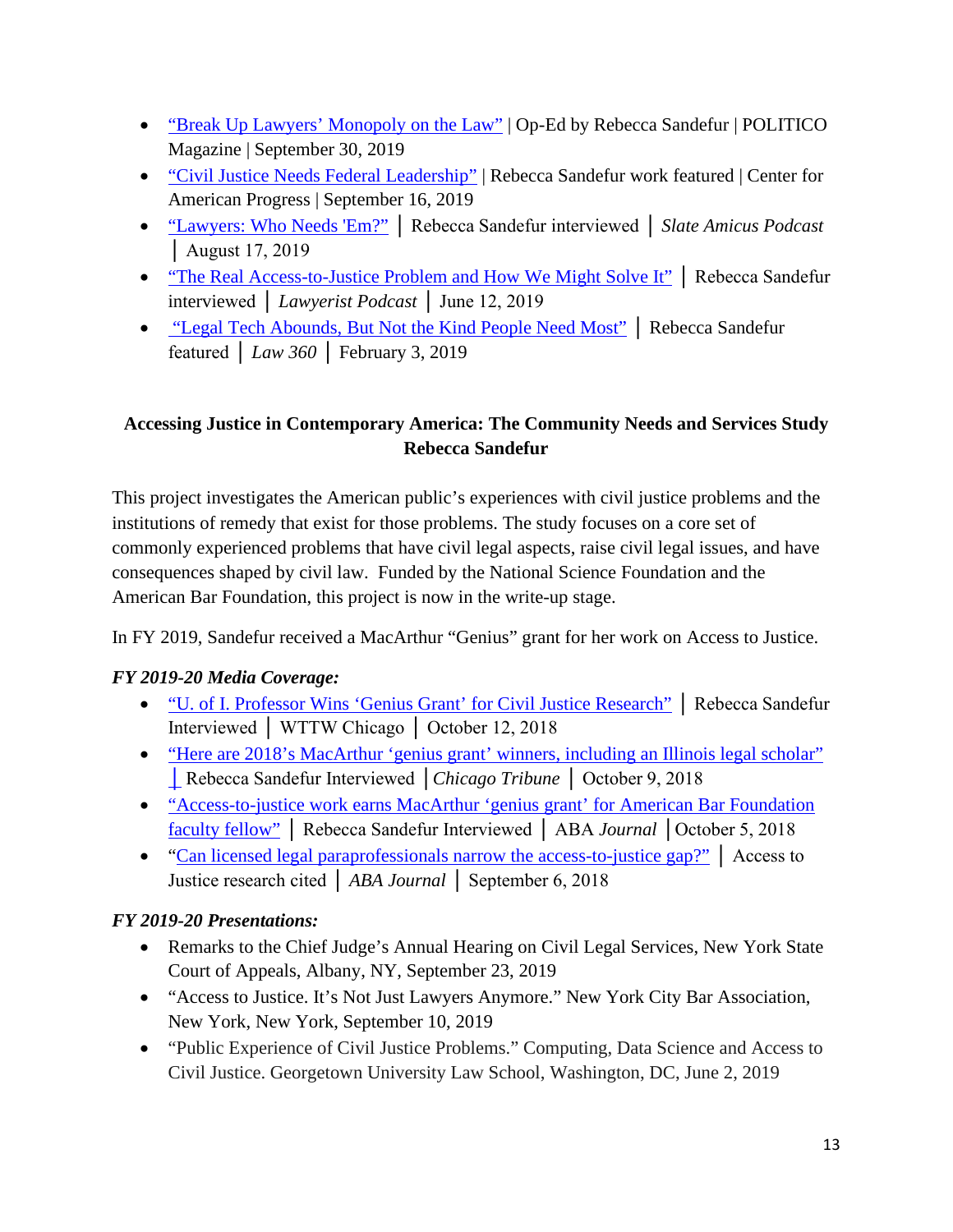- "The Hidden Crisis of Access to Justice*."* Briefing. United States Congress, Washington, DC, May 21, 2019
- "Civil Justice and Social Inequality." University of Sao Paulo Law School, Sao Paulo, Brazil, May 15, 2019
- "What Lawyers Need to Know about Access to Justice." National Conference of Bar Examiners, San Francisco, CA, May 2, 2019
- "Civil Justice and Social Inequality." MIT Sloan School of Management. Cambridge, MA, April 23
- "Civil Justice at the Crossroads." Keynote. Campaign for Legal Services Kickoff, Manchester, NH, April 16.
- "Access to Justice and Legal Technologies." Testimony to the Task Force on Access through Innovation of Legal Services of the State Bar of California. San Francisco, CA, April 8.
- "Civil Justice and Social Inequality." Arizona State University, April 4.
- "Civil Justice and Social Inequality." Department of Sociology, University of California-Berkeley, April 1.
- "Starting Somewhere." Keynote. McKinley Foundation Social Justice Awards, Urbana, IL, March 30.
- "Civil Justice and Social Inequality." Department of Political Science, University of Massachusetts-Amherst, March 21.
- "Civil Justice and Social Inequality." Department of Criminology, Law and Society, University of California-Irvine, March 6.
- "The Quiet Crisis of Access to Justice." Research Week, Oklahoma State University, Stillwater, Ok, February 20.
- "Civil Justice at the Crossroads." Department of Sociology, University of Illinois-Chicago. February 14.

#### **Civil Rights: An American History Christopher Schmidt**

This book project offers a history of how Americans have struggled over the meaning of the term "civil rights" from the Civil War through today. It provides an historical case study of how the words and categories by which we understand our world become objects of contestation and points of leverage for social, political, and legal action.

In 2019, Schmidt was hired as an ABF Research Professor.

#### *FY 2019-20 Media Coverage:*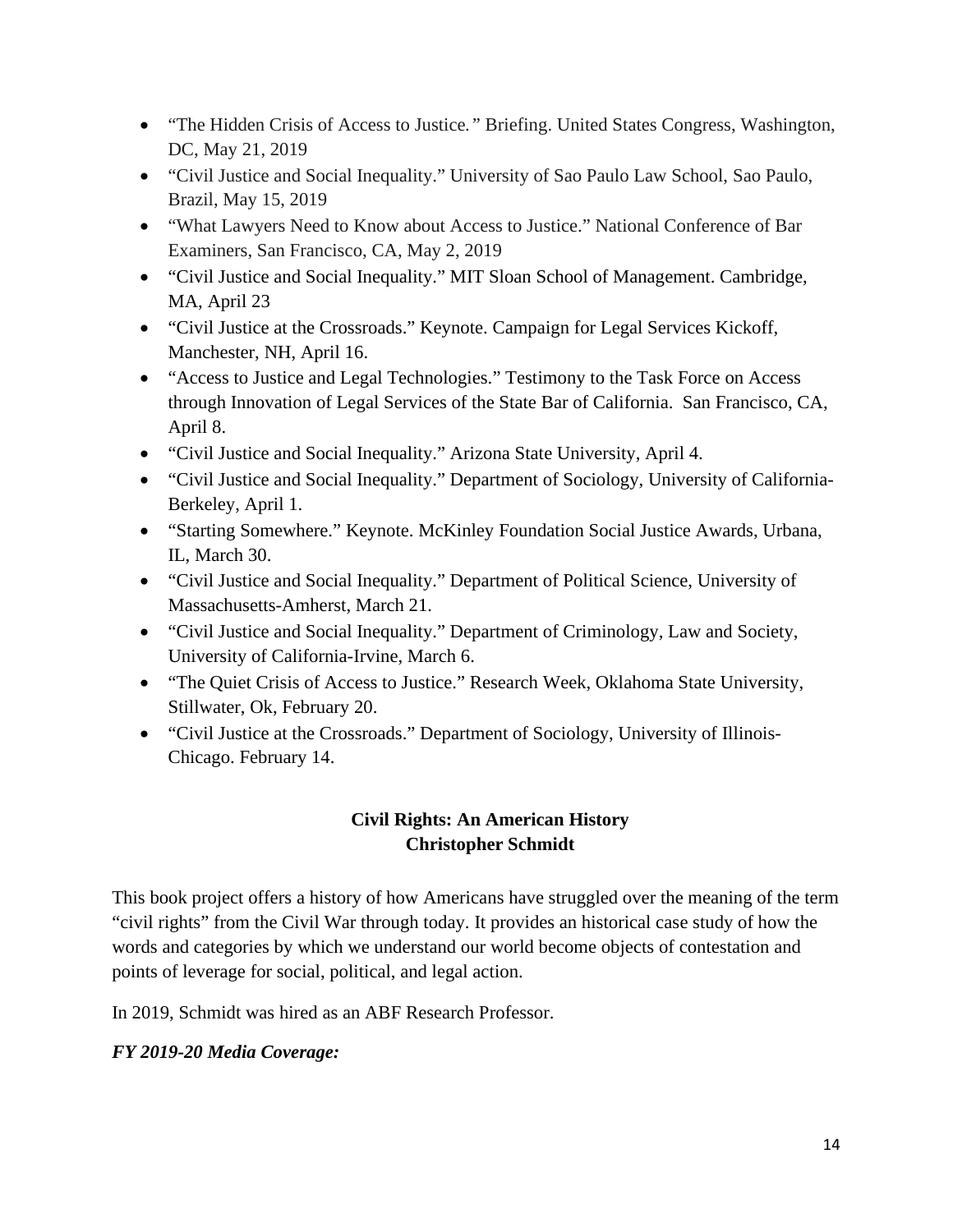- "The Sit-Ins: Protest and Legal Change in the Civil Rights Era Named a Finalist for the [Langum Prize in American Legal History"](https://langumfoundation.org/winners/current-winners-american-legal-history/) │ The Langum Foundation │ Christopher Schmidt featured │ June 2019
- ["The Kavanaugh hearings had one big benefit for all Americans"](https://www.washingtonpost.com/outlook/2018/11/01/kavanaugh-hearings-had-one-big-benefit-all-americans/) │ *The Washington Post* │ Op-Ed by Christopher Schmidt │ November 1, 2018
- ["Supreme Court Fight Goes Prime Time with Kavanaugh's Fox News Interview"](https://www.nytimes.com/2018/09/24/business/media/brett-kavanaugh-fox-news-interview.html) │ Christopher Schmidt interviewed │ *The New York Times* │ September 25, 2018

### *FY 2019-20 Presentations:*

- "What is a Conservative Supreme Court?" Constitutional Law Colloquium, Loyola University Chicago School of Law, November 8, 2019
- "The Thirteenth Amendment and the Transformation of Civil Rights," Conference on the Thirteenth Amendment and Racial Justice, Chicago-Kent College of Law, November 10, 2019
- "Supreme Court Preview," Chicago-Kent College of Law in Chicago, IL, October 15, 2019
- "Symposium to Commemorate the Bicentennial of the Federal District Court in Chicago," Chicago-Kent College of Law in Chicago, IL, October 11, 2019
- "Victory as Resource: A New Perspective on Social Movements," 2019 LSA Meeting in Washington, DC, June 2019
- "Amending America's Unwritten Constitution," Boston College in Chestnut Hill, MA, May 16, 2019

# Making and Implementing Law

## **Legal Defenses Against Democratic Decline Tom Ginsburg**

ABF Research Professor Tom Ginsburg and his colleague Aziz Huq, University of Chicago Law School Professor, explore how democracies erode and how to better uphold democratic values by drawing on historical lessons and recent experiences of democratic decline worldwide. In 2019, Ginsburg and Huq published the book *How to Save a [Constitutional](https://www.press.uchicago.edu/ucp/books/book/chicago/H/bo28381225.html) Democracy.* The book investigates the two main pathways that can lead a nation away from democracy: (1) Authoritarian collapse, or the sudden and complete collapse into an authoritarian form of government, and; (2) democratic erosion, which occurs when the rule of law, individual rights, and competitive elections decay slowly over time.

The book offers a wealth of examples from around the world to demonstrate how, in practice, constitutional rules can both deter and accelerate decline. Using these examples, the authors mount an urgent argument against complacency and for constitutional reform. They make the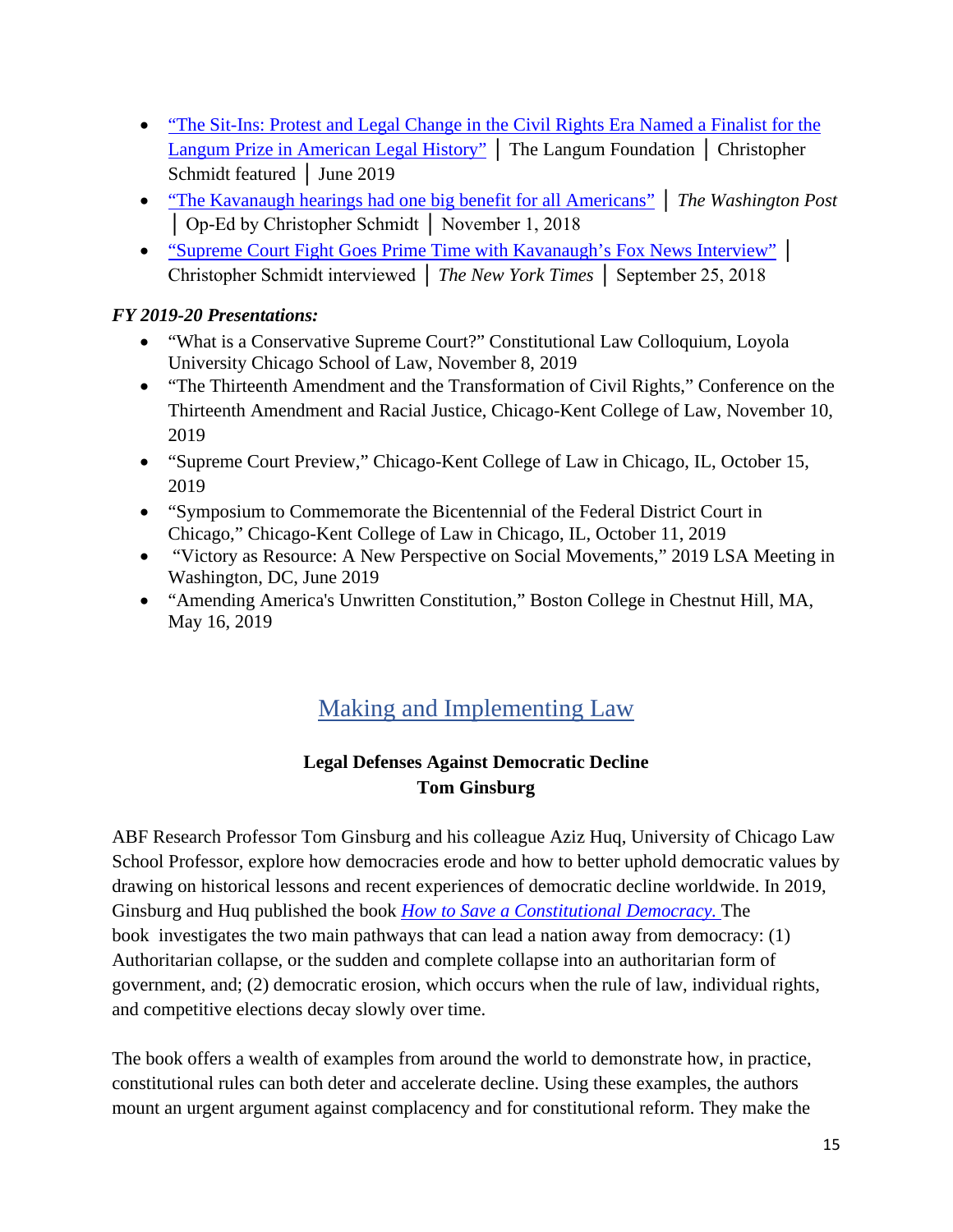case that while the U.S. Constitution has endured for centuries, it does not contain the necessary provisions to slow down any potential autocrat or eroding political competition that is bent on dismantling the republic.

## *FY 2019-20 Media Coverage:*

- ["How Impeachment Works Outside of America"](https://www.economist.com/united-states/2019/12/16/how-impeachment-works-outside-america) | Tom Ginsburg featured | The Economist | December 16, 2019
- "Opinion: Impeachment has rebooted other democracies stuck in corruption and [gridlock"](https://www.latimes.com/opinion/story/2019-12-15/impeachment-democracy-presidents-donald-trump) | Op-Ed by Tom Ginsburg (with Aziz Z. Huq and David Landau) | Los Angeles Times | December 15, 2019
- ["Constitutional Questions Debated in Testy New Phase of Impeachment"](https://news.wttw.com/2019/12/04/constitutional-questions-debated-testy-new-phase-impeachment) | Tom Ginsburg Interviewed | WTTW Chicago Tonight | December 4, 2019
- ["We Have To Guard Ourselves Against Gradual Erosion Of Democratic Space"](https://www.livelaw.in/top-stories/erosion-of-democratic-space-justice-chandrachud-with-sr-adv-datar-prof-ginsburg-149662) | Tom Ginsburg featured | *Live Law* | November 10, 2019
- ["What is Populism and Why Does it Matter?"](https://inkstickmedia.com/what-is-populism-and-why-does-it-matter/) | Tom Ginsburg featured | *Inkstick Media* | October 22, 2019
- ["Interview with Professor Tom Ginsburg, Leo Spitz Professor of International Law and](https://economictimes.indiatimes.com/blogs/courts-commerce-and-the-constitution/interview-with-professor-tom-ginsburg-leo-spitz-professor-of-international-law-and-political-science-in-the-university-of-chicago/)  [Political Science in the University of Chicago"](https://economictimes.indiatimes.com/blogs/courts-commerce-and-the-constitution/interview-with-professor-tom-ginsburg-leo-spitz-professor-of-international-law-and-political-science-in-the-university-of-chicago/) | Tom Ginsburg interviewed | The Economic Times | October 19, 2019
- ["Death by a Thousand Cuts"](https://www.indiatoday.in/magazine/up-front/story/20191014-death-by-a-thousand-cuts-1605948-2019-10-04) | Tom Ginsburg featured | *India Today* | October 04, 2019
- ["Democratic erosion does not happen in one sweep, but slowly, says DY Chandrachud,"](https://www.firstpost.com/india/democratic-erosion-does-not-happen-in-one-sweep-but-slowly-says-dy-chandrachud-sc-judge-bats-for-independence-of-judiciary-transfer-of-judges-7400721.html) Tom Ginsburg featured | *Firstpost* | September 25, 2019
- ["Constitution is among India's greatest success stories"](https://timesofindia.indiatimes.com/city/ahmedabad/constitution-is-among-indias-greatest-success-stories/articleshow/71250004.cms) | Tom Ginsburg featured | *The Times of India* | September 22, 2019
- ["Britain's Supreme Court Is Thrust Into Center of Brexit Debate" |](https://www.nytimes.com/2019/09/18/world/europe/britain-supreme-court-proroguing-parliament.html) Tom Ginsburg quoted | *The New York Times* | September 18, 2019
- [How to Save Constitutional Democracy Wins the 2019 ICON-S Book Prize](https://www.icon-society.org/book-prize/) | Tom Ginsburg featured | International Society of Public Law | August 2019
- ["Book Examines What Helps Keep Democracies Safe"](https://www.chicagolawbulletin.com/book-examines-what-helps-keep-democracies-safe-20190219) | Tom Ginsburg featured │ *Chicago Daily Law Bulletin* │ February 12, 2019

- "Authoritarian International Law" Pluricourts, Oslo, June 21, 2019.
- "How to Save a Constitutional Democracy", Law and Society Association, Washington DC, May 31, 2019.
- "Thailand's Elections: The Constitutional Dimension", US Department of State, Foreign Service Institute, March 29, 2019.
- "Democracy without Democrats" Sorbonne Law School, March 18, 2019.
- "Democracies and International Law: The Trials of Liberalism" Hersch Lauterpacht Memorial Lectures, Cambridge University, April 12-15, 2019.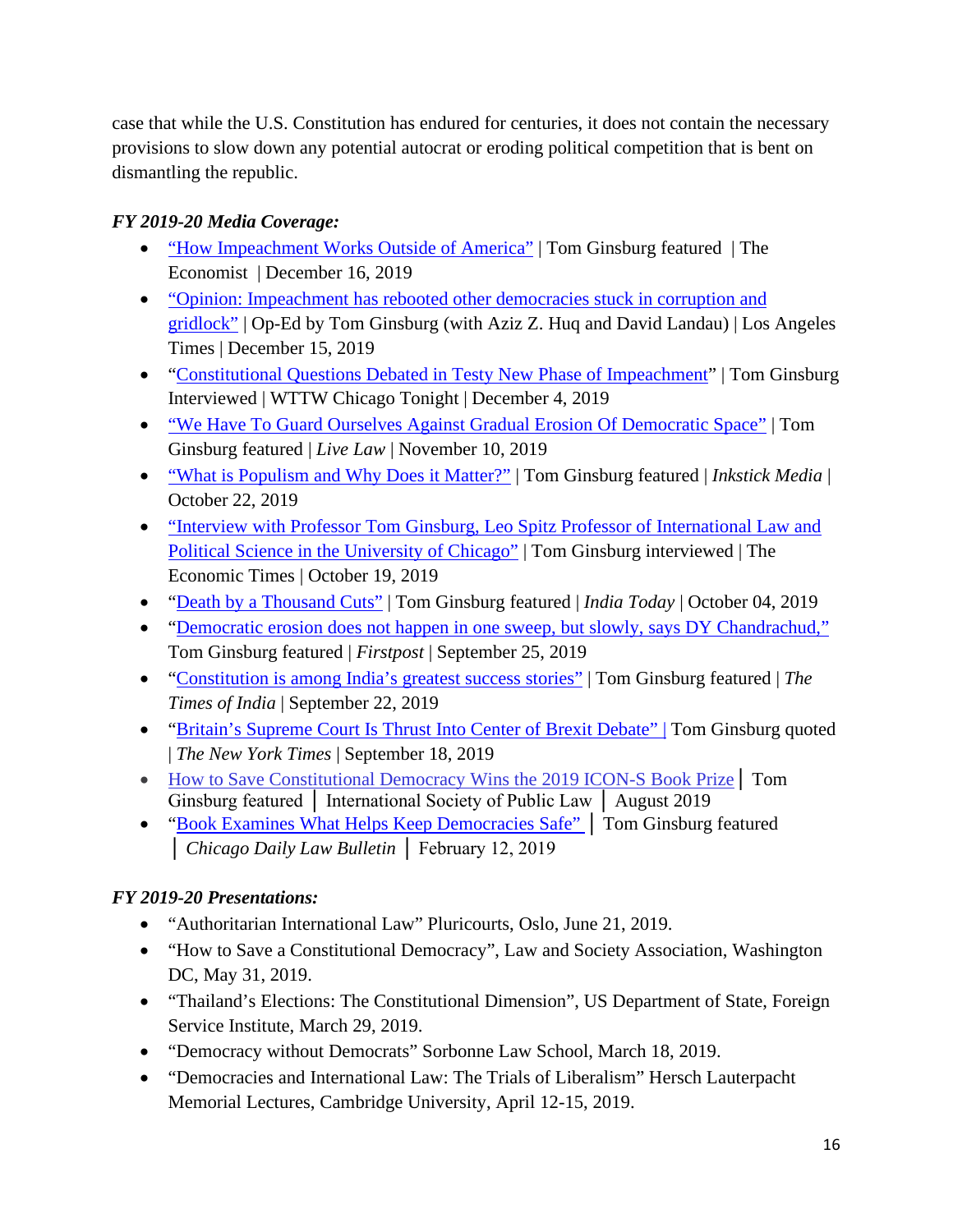- "How to Save a Constitutional Democracy" House of Lords, United Kingdom, April 11, 2019.
- "Unconstitutional Constitutional Amendments" Colombian Constitutional Court, Annual Conference, January 27, 2019

#### **Analyzing the Influential Early Childhood Policies that are Proven to Promote Human Flourishing James J. Heckman**

A large and growing literature documents the effectiveness of early childhood interventions on a variety of outcomes, including crime, education, teenage pregnancy, earnings, health, and mental health. The evidence points to the effectiveness of prevention as opposed to later-life remediation of these same problems. This project is a multi-year study of the economics of human potential, strengthening the evidence and interpreting it more finely with an eye toward guiding the design of effective policy and determining which programs work.

In 2019, Heckman and his team released several new papers focusing on the long-term effects of early childhood education. [Two new papers](https://cehd.uchicago.edu/?page_id=276/#ieppp) looked at the long-term effects of a 1960s-era early childhood experimental pilot program, the Perry Preschool Project. Participants were surveyed through late midlife, and it was found that the program benefited not only the children involved but also their children, a generation later. [Another paper](https://cehd.uchicago.edu/?page_id=276#abccba) found that the Abercedarian project, a North Carolina early education program from the 1970s, had an annual return on investment of almost fourteen percent.

#### *FY 2019-20 Media Coverage:*

- ["Why technology is both a threat and opportunity to your job"](https://www.businessinsider.com/sc/is-technology-threatening-to-workers-2019-9) | James Heckman quoted | Business Insider | September 30, 2019
- ["Our Children Deserve Better"](https://www.nytimes.com/2019/09/11/opinion/child-poverty-democratic-debate.html) | James Heckman work featured | *The New York Times* | September 11, 2019
- "Intergenerational benefits of high-quality early childhood education for underprivileged [children: Evidence from the iconic Perry Preschool Project"](https://voxeu.org/article/intergenerational-benefits-high-quality-early-childhood-education-underprivileged-children) | Column by James Heckman **|** *VOX CEPR Policy Portal* | August 23, 2019
- ["The Benefits of Pre-Schooling May Extend for Generations"](https://www.economist.com/democracy-in-america/2019/06/11/the-benefits-of-pre-schooling-may-extend-for-generations) | James Heckman featured│ *The Economist* │ June 11, 2019
- ["What's Not on the Test"](https://www.npr.org/2019/05/09/721733303/whats-not-on-the-test-the-overlooked-factors-that-determine-success) │James Heckman interviewed │*NPR Hidden Brain* │ May 13, 2019
- ["The early years are getting increased attention"](https://www.economist.com/special-report/2019/01/03/the-early-years-are-getting-increasing-attention) │ James Heckman featured │ *The Economist* │ January 3, 2019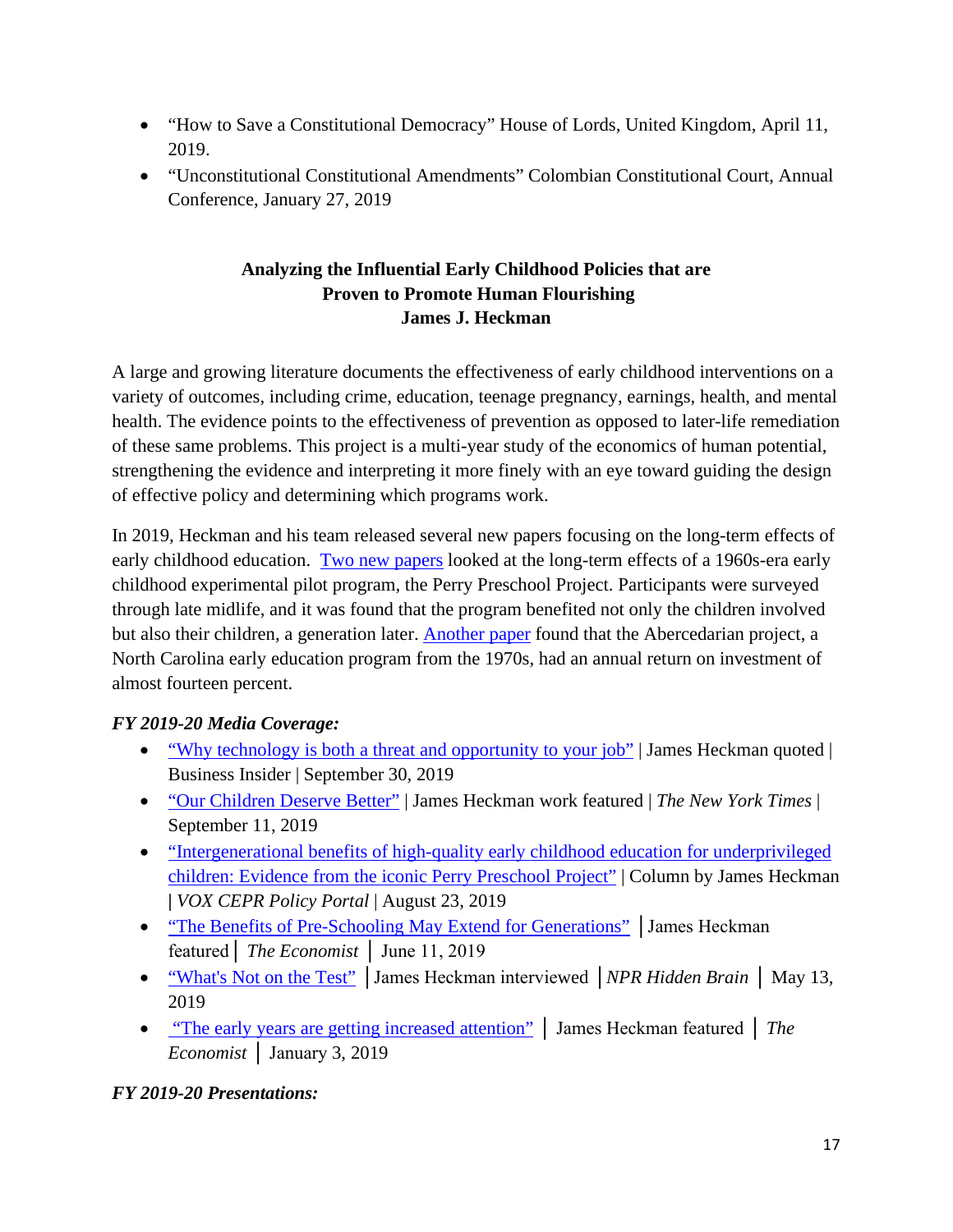- "Analyzing Social Experiments as Implemented." Sargan Keynote Lecture. Royal Economic Society Annual Conference. Warwick, UK. April 16, 2019
- "Analyzing Social Experiments as Implemented." University of Pennsylvania PIER Distinguished Visitors. Penn Institute for Economic Research. University of Pennsylvania. April 4, 2019
- "Early Childhood Education and Economic Inequality and Child Development." SRCD Biennial Meeting.Baltimore.MD. March 22, 2019
- "The Economics and Psychology of Personality." Economic Theory: Challenges for the Next 50 Years." Université Paris-Dauphine, Paris, France. January 14, 2019

#### **Lessons for American Law & Public Policy from the Scandinavian Welfare State James J. Heckman**

Poverty, inequality, and social mobility occupy the attention of lawmakers and the public around the world. A variety of legislative and administrative proposals to address these issues are currently being advocated, and many suggest basic modifications in the law to implement these proposals. This project will examine the effectiveness of the Danish welfare state in creating economic and social opportunity, benchmarking its performance against that of the U.S. It will examine how successful Denmark has been in eliminating the influence of the accident of birth in shaping lives. It will compare the life outcomes of Americans with those of Danes to determine the effectiveness of Danish regulation and benefit policies. It will examine if place of birth determines life destiny in both environments, the channels through which it works, and if we actually detect a powerful influence of zip codes isolated from other factors associated with zip codes.

This project was approved in 2019 and is in development.

## **The Legal Transformation of Medicine: How Rules Work in the International World of HIV/AIDS Carol Heimer**

This book project braids together investigations of three transformative events — the "legalization" and globalization of medicine and the advent of HIV/AIDS — in a study of how laws, regulations and other rules are actually used in HIV research and treatment in the United States, Uganda, South Africa, and Thailand. It investigates what happens when laws, regulations, and guidelines, admittedly created with the best of intentions, are transported to new sites where they confront the realities of medical care, clinical research, and healthcare administration in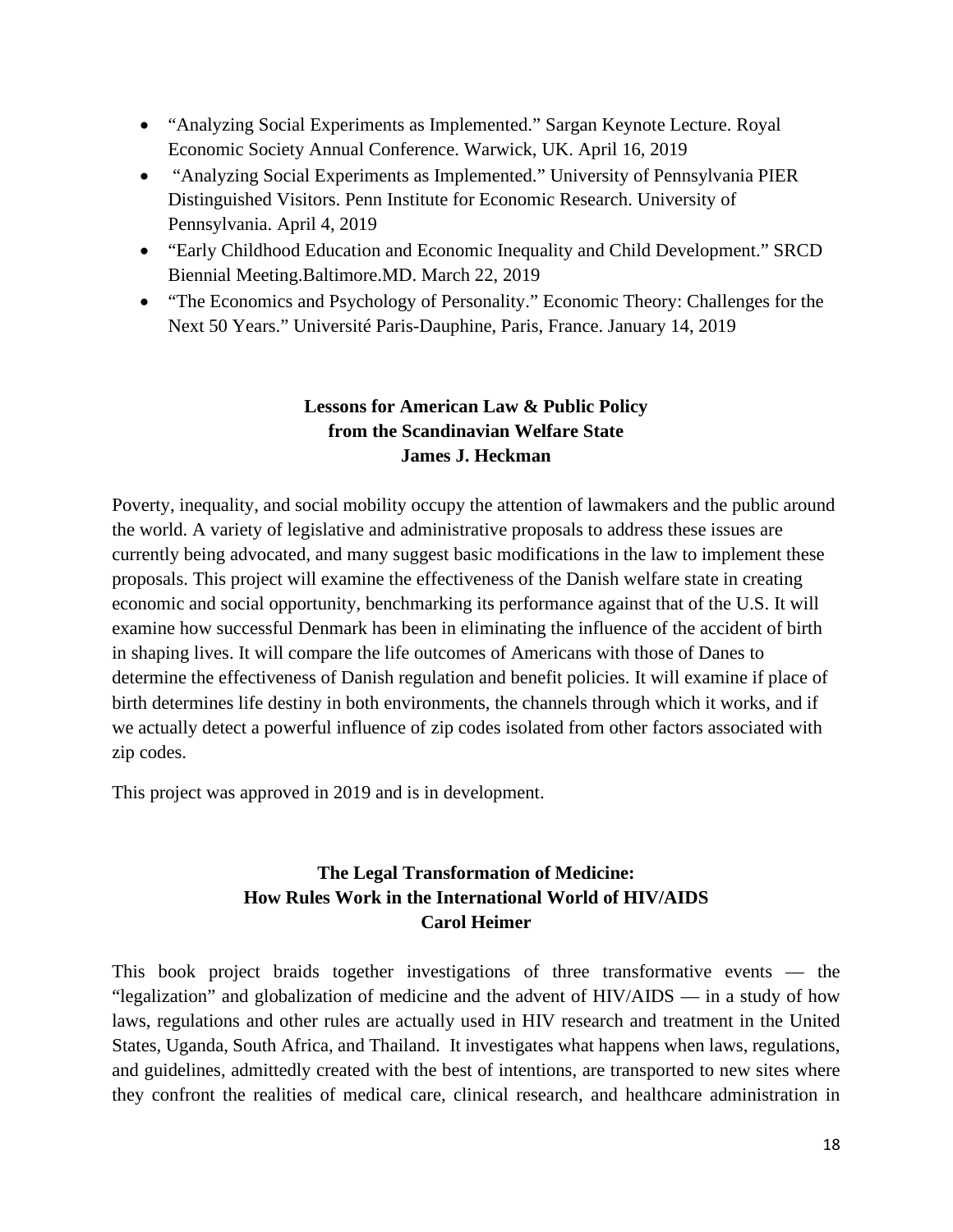developing countries. Impacts include resource shortages, desperate patients, culturally-based miscommunications about ethical principles, discrepancies between first-world research designs and third-world research settings, as well as the mundane uncertainties typical of the encounter between medicine and human biology.

In 2019, the book project was underway. Several papers from the project are under preparation or review for journal publication.

## *FY 2019-20 Media Coverage:*

- ["Crisis Bill Due: Who Will Pay for Ebola?"](https://thehill.com/opinion/healthcare/454786-crisis-bill-due-who-will-pay-for-ebola) | Op-Ed by Carol A. Heimer │ *The Hill* │ July 26, 2019
- ["With Candida Auris, a Lack of Transparency Could Make Things Worse"](https://www.usnews.com/news/best-countries/articles/2019-07-16/commentary-with-candida-auris-worry-about-transparency-not-infection) │ Op-Ed by Carol A. Heimer │ *U.S. News* │ July 16, 2019
- ["DRC's Contested Election: Constitutional Coup or Baby Step to Democracy?"](https://www.trtworld.com/opinion/drc-s-contested-election-constitutional-coup-or-baby-step-to-democracy-23793) | Op-Ed by Carol Heimer │ *TRT World* │ February 1, 2019
- ["We're advancing to a cure after 30 years of HIV/AIDS treatment"](https://thehill.com/opinion/healthcare/419073-were-advancing-to-a-cure-after-30-years-of-hiv-aids-treatment) | Op-Ed by Carol Heimer │ *The Hill* │ November 30, 2018

## *FY 2019-20 Presentations:*

- "Can Treaties Protect Us from Superbugs and Pandemics?" Presentation to the New York American Bar Foundation Fellows, New York, September 26, 2019.
- "Social Science and Social Justice: What Can Sociology Contribute to Global Health?" Paper presented at the annual meeting of the American Sociological Association, Pre-Conference on Global Health and HIV, New York, August 9, 2019.
- "Between the Constitution and the Clinic: De Facto and Formal Rights to Health in Global HIV/AIDS Care." C.A. Heimer and A.W. Tolman. Paper presented at the annual meeting of the Law and Society Association, June 1, 2019, Washington, D.C.
- "Between the Constitution and the Clinic: De Facto and Formal Rights to Health in Global HIV/AIDS Care." C.A. Heimer and A.W. Tolman. Paper presented at the annual meeting of the Eastern Sociological Society, Boston, March 15, 2019.

## **The VAT Laggard Ajay K. Mehrotra**

This project explores how and why the United States has historically rejected national consumption taxes. Because nearly all developed countries, and many in the developing world, have a national consumption tax in the form of a value-added tax (VAT), this project focuses on the more specific question: why no VAT in the United States? To address this overall research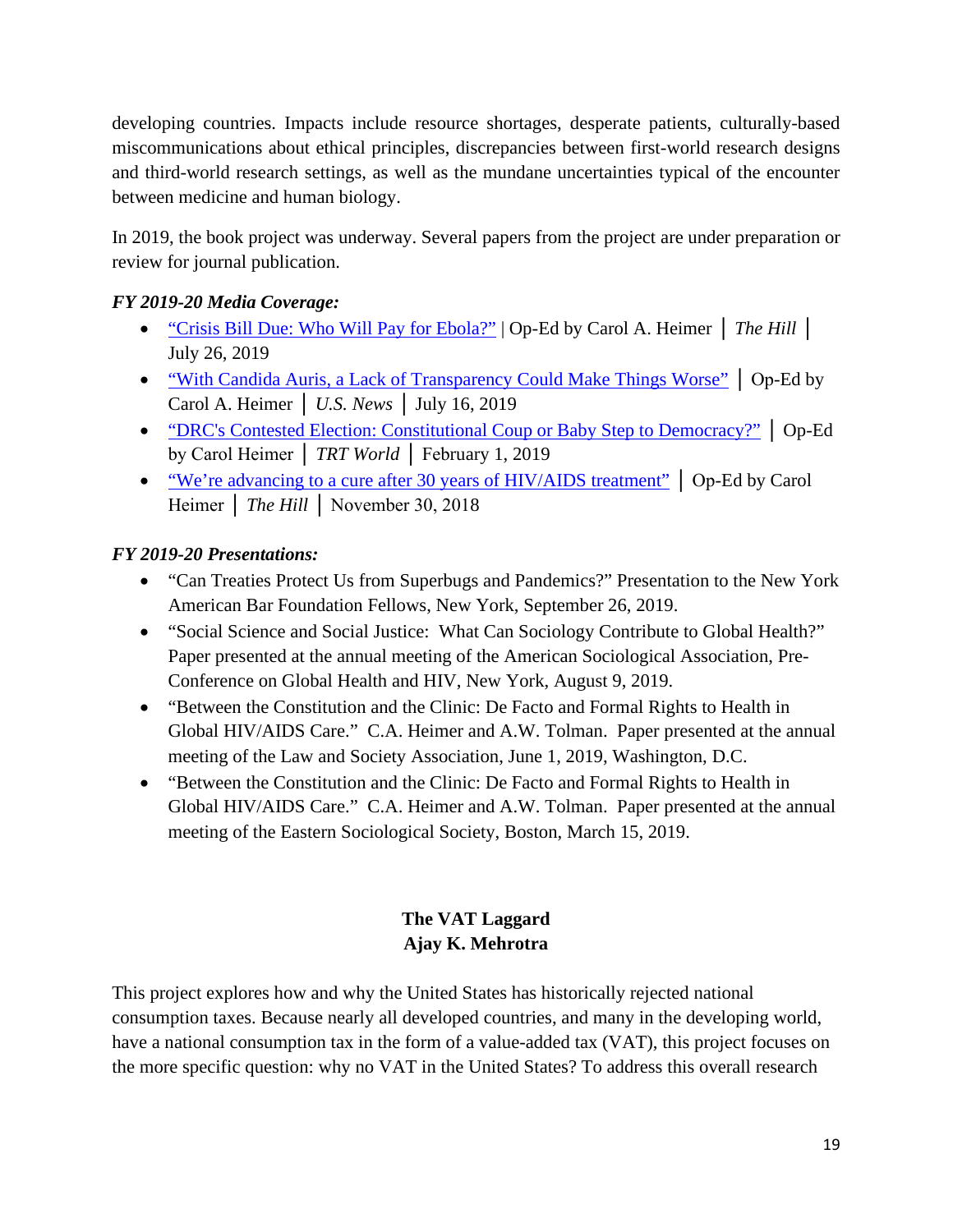question, this project explores three key historical periods from a comparative perspective to study how and why the U.S. has failed to adopt national consumption taxes, like the VAT.

#### *FY 2019-20 Media Coverage:*

- ["GOP Tax Overhaul Leaves Unending Policy Debate In Its Wake"](https://www.law360.com/tax-authority/articles/1229281/gop-tax-overhaul-leaves-unending-policy-debate-in-its-wake) | Ajay K. Mehrotra featured | Law360 | December 20, 2019
- ["When higher taxes brought Americans together instead of dividing them"](https://www.washingtonpost.com/outlook/2018/11/27/when-higher-taxes-brought-americans-together-instead-dividing-them/) | Op-Ed by Ajay K. Mehrotra │ *The Washington Post* │ November 27, 2018

#### *FY 2019-20 Presentations:*

- "Economic Expertise, Democratic Constraints, and the Historical Irony of U.S. Tax Policy: Thomas S. Adams and the Beginnings of the Value-Added Tax."
	- o University of Illinois School of Law, Faculty Workshop, August 2019
	- o ABF Fellows Webinar (hosted by Tony Patterson), March 2019;
	- o University of Toronto Law School Tax Policy Colloquium, March 2019;

## **Rule of Law Discourses Jothie Rajah**

'Rule of law' is a concept and category that is incessantly invoked in the international public domain. At different times and in different hands, a range of different meanings has attached to 'rule of law'. In response to the impact of the post-9/11 rule of law, this project includes both doctrinal and non-doctrinal articulations of meanings, values, and relations for rule of law. In 2019, Rajah worked on a forthcoming monograph, *Reading for Law in a Post-9/11 World*, which is driven by a protective and passionate concern for rule of law as a legal, social, and political ideal. *Reading for Law* examines both standard legal text — legislation — as well as nondoctrinal texts to illuminate legal meanings, relations, and values that are being constructed and disseminated in ways that tend to evade critical attention. In particular, it is motivated by the striking contrast in visibility that marks the events of 9/11 and the visible legal response.

In 2019, Rajah was awarded an IFK Senior Fellowship in Vienna. This fellowship is given to outstanding researchers with an international reputation and publication profile that identifies them as leading experts in their fields.

#### *FY 2019-20 Media Coverage:*

• ["The necropolitical law of assassination"](https://tif.ssrc.org/2019/10/31/the-necropolitical-law-of-assassination/) | Op-Ed by Jothie Rajah | October 31, 2019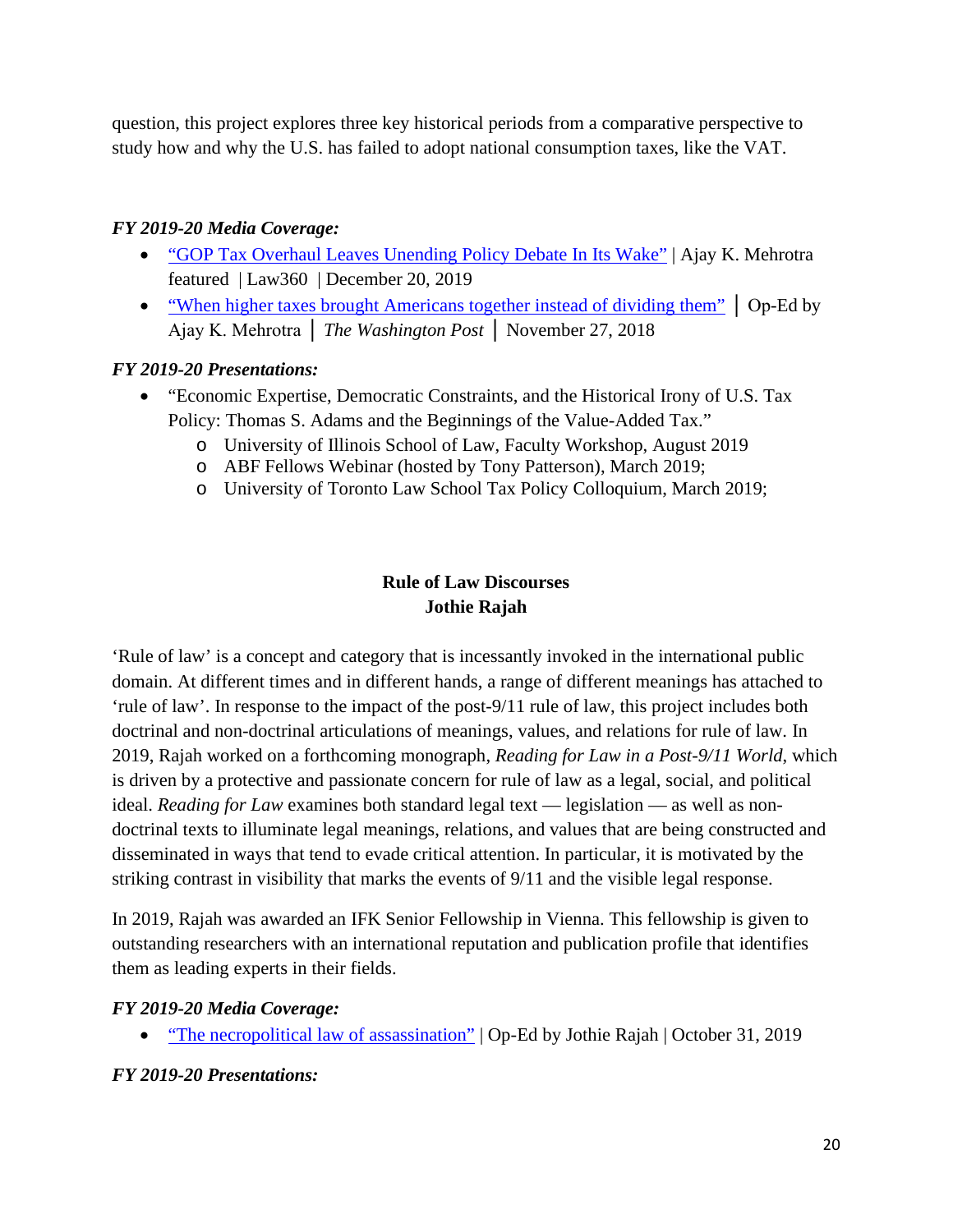• "Law's Governing Centers: A Global Sociolegal Approach" presented at Käte Hamburger Kolleg / Centre for Global Cooperation Research in Duisburg, Germany, March 2019.

## **Surrogate Decision Making Susan Shapiro**

Using unprecedented data from two years of observation in two intensive care units at a major urban teaching hospital, this project examines how surrogate decision makers make medical often end-of-life—decisions for patients unable to speak for themselves. In 2019, Shapiro published a book based on these findings. *[Speaking for the Dying: Life-and-Death Decisions in](https://press.uchicago.edu/ucp/books/book/chicago/S/bo38181601.html)  [Intensive Care](https://press.uchicago.edu/ucp/books/book/chicago/S/bo38181601.html)* (University of Chicago Press) uses real-time observations of medical decision making to offer a very different perspective on the effectiveness of advance medical directives than that suggested in previous research based on retrospective accounts. Shapiro finds that medical advance directives are of limited value as few people have them, and decision makers and physicians often ignore those that exist. At present, given the limitations of advance directives, Shapiro found that the best protection for potential patients is to hold ongoing conversations with a family member who is designated to be aware of the patient's wishes and to honor them.

#### *FY 2019-20 Media Coverage:*

- ["Choosing an Effective Surrogate Decision Maker"](https://thejewishnews.com/2019/08/30/choosing-an-effective-surrogate-decision-maker/) │ Susan Shapiro featured │ *The Detroit Jewish News* │ August 30, 2019
- "Speaking for the Dying': 2 Years of Observations on ICU Decision-Making" | Susan Shapiro interviewed │ WTTW *Chicago Tonight* │ July 07, 2019
- ["Aetna Foresees Savings, Better Care from End-of-Life Counseling"](https://news.bloomberglaw.com/health-law-and-business/aetna-foresees-savings-better-care-from-end-of-life-counseling-1) │Susan Shapiro interviewed │ *Bloomberg Law* │ June 27, 2019

- "Speaking for the Dying" book event at Seminary Co-op Bookstore, Chicago, IL December 3, 2019
- "Speaking for the Dying" book event, Schuler Books, Okemos Michigan, November 13, 2019
- "Speaking for the Dying," Montgomery Seminar Series, Northwestern University, Medical Humanities and Bioethics Program, Chicago, IL, October 17, 2019
- Discussion of "Speaking for the Dying", Northwestern Memorial Hospital Palliative Care Team, Chicago, IL September 23, 2019
- University of Chicago Geriatrics and Palliative Care Grand Rounds, Chicago, IL, September 19, 2019
- "Speaking for the Dying" Presentation at the University of Illinois Medical Center, Chicago, Clinical Ethics Program, Chicago, IL, August 28, 2019